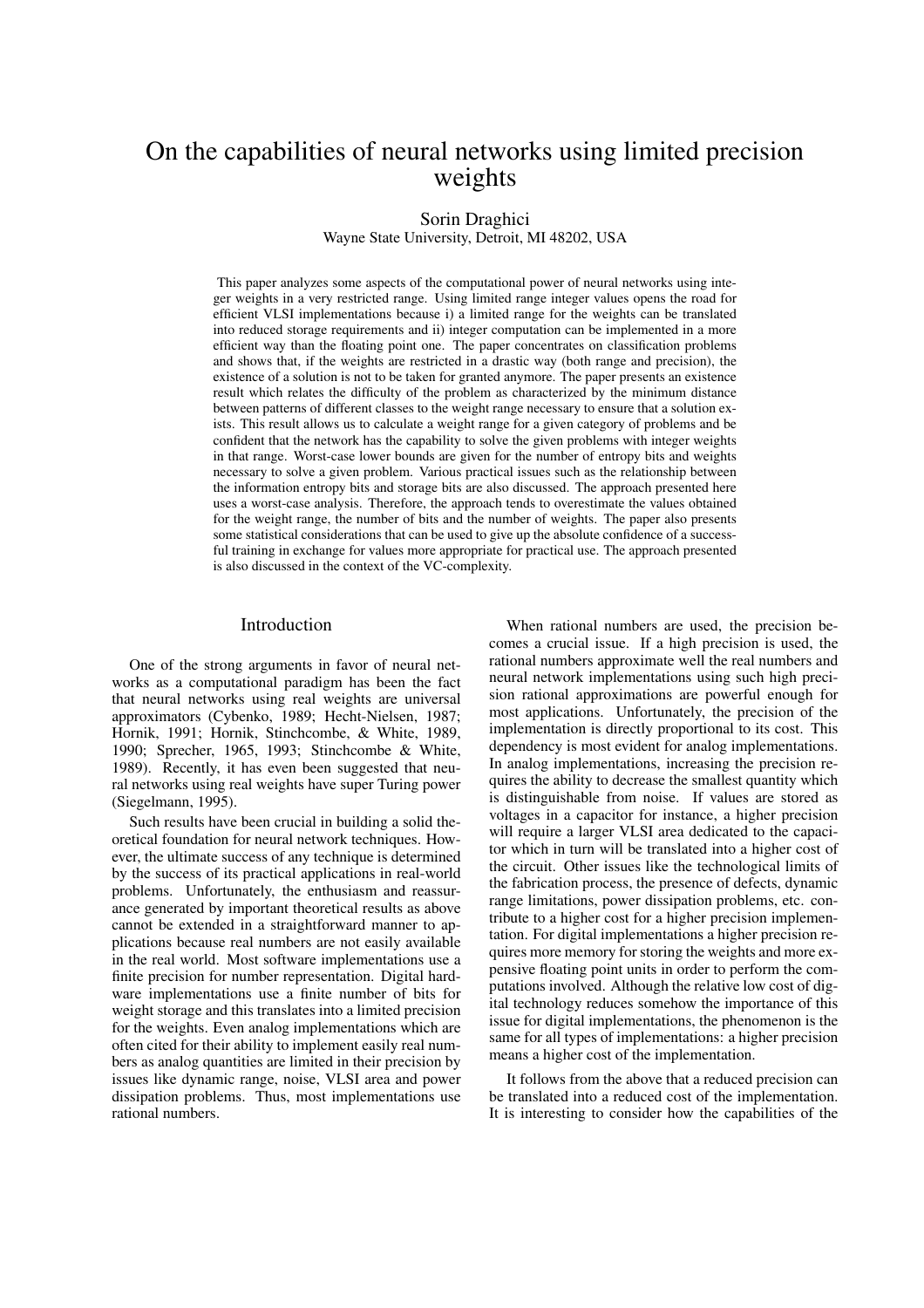neural networks are affected when the number and precision of its weights are limited. At one extreme we have neural networks using an *unlimited* number of unlimited *real* weights. Such networks have been shown to be universal approximators. Following Kolmogorov's superpositions idea (Kolmogorov, 1957) and a later theorem by Sprecher (Sprecher, 1965), Hecht-Nielsen gave in 1987 an existential proof that neural networks using a finite number of units and real weights can represent exactly an arbitrary function (Hecht-Nielsen, 1987). This result has been followed by a series of fundamental theoretical proofs showing that neural networks using real weights are universal approximators in various mathematical frameworks(Cybenko, 1989; Hornik et al., 1989; Stinchcombe & White, 1989). One common feature between these results and their later developments is that they rely on properties of the set IR of real numbers. It is not very clear how these results are affected when real numbers are substituted with rational numbers with a limited precision.

Following Kolmogorov's original approach, Sprecher has presented recently a numerical algorithm for arbitrary precision approximation of functions (Sprecher, 1993, 1996, 1997). This approach combines the generality of a theoretical result with the use of rational weights. However, the required precision is not known a priori since the required weights are obtained in an iterative process that depends on the function to be approximated and the desired degree of accuracy.

On the practical side, there exists a multitude of realworld applications that use a finite number of highprecision rational weights. Their very existence shows that such neural networks offer good approximations that are sufficient in many cases for practical use.

From the examples above it seems that the capabilities of neural networks diminish as more restrictions are placed on the number and the precision of the weights (see Table 1). This is also very intuitive: when moving from real to rational and further on to integer weights, some representational power is lost. However, there is no consensus as to *what* exactly it is lost. Several papers studied the effect of reducing the precision of the weights upon the learning process (Dundar & Rose, 1995; Hollis, Harper, & Paulos, 1990; Lundin, Fiesler, & Moerland, 1996; Moerland & Fiesler, 1997; Reyneri & Filippi, 1991) and many other papers have presented various adaptations aimed at an efficient hardware implementation (Beiu, 2000b, 2000a, 2001c, 2001d; Eberhardt, Duong, & Thakoor, 1989). The aim of this paper is to present some results regarding the capabilities of such neural networks in classification problems.

#### Existing work

Neural networks using threshold gates have become more interesting recently due to the fact that the technology has evolved to the point where it is possible to realize threshold gates having VLSI area and time characteris-

tics comparable with classical logic gates (Graf, Jackel, Howard, & Straughn, 1986; Graf, Jackel, & Hubbard, 1988; Graf & Henderson, 1990; Hirai, 1993; Holler, Tam, Castro, & Benson, 1989; Holler, 1991).

Threshold gates have been studied extensively, starting from the 60s (Fischler, 1962; Dertouzos, 1965; Hu, 1965; Minnick, 1961; Redkin, 1970; Sheng, 1969; Winder, 1962). In principle, threshold gates are computationally more powerful than Boolean gates because Boolean gates can only compute one given function while a threshold logic gate is able to compute up to  $2^{\alpha n^2}$ Boolean functions (  $1/2 \le \alpha \le 1$ ) when their weights vary (Muroga, 1962, 1965, 1971; Winder, 1962, 1963). Several more recent articles support the same idea (Albrecht, 1992; Beiu, 1994; Beiu, Peperstraete, Vandewalle, & Lauwereins, 1994; Beiu & Taylor, 1996; Bruck, 1990; Bruck & Goodman, 1990; Bruck & Smolensky, 1992; Mayoraz, 1991; Parberry & Schnitger, 1988; Razborov, 1992; Siu & Bruck, 1990, 1991; Siu, Roychowdhury, & Kailath, 1991; Siu & Roychowdhury, 1993).

The trade-off between the *size* and the *depth* of a circuit has been discussed in various papers like (Beiu, Peperstraete, & Lauwereins, 1992; Impagliazzo, Paturi, & Saks, 1993; Siu & Bruck, 1991; Siu et al., 1991). Numerous complexity results have been obtained by many researchers. One approach is to minimize either the size or the depth or both for circuits using threshold gates (Albrecht, 1995; Alon & Bruck, 1994; Beigel & Tarui, 1991; Chandra, Stockmeyer, & Vishkin, 1984; Hajnal, Maass, Pudlák, Szegedy, & Turán, 1993; Håstad & Goldmann, 1991; Håstad, 1986; Håstad, Wegener, Wurm, & Yi, 1994; Hofmeister, Hohberg, & Köhling, 1991; Siu & Bruck, 1990; Siu, Roychowdhury, & Kailath, 1993, 1990; Siu & Roychowdhury, 1994; Wegener, 1993). The trade-off between the depth and the size was analyzed in (Beiu, 1994; Beiu & Taylor, 1996; Impagliazzo et al., 1993; Siu et al., 1990, 1991). The fan-in issue is addressed by (Akers, Walker, Ferry, & Grondin, 1988; Baker & Hammerstrom, 1988; Beiu, 1997; Beiu & Makaruk, 1998; Hammerstrom, 1988; Hong, 1987; Horne & Hush, 1994; Meir & Fontanari, 1993; Raghavan, 1988; Reyneri & Filippi, 1991; Sontag, 1990). The relationship between weights and area and time performances of a chip is discussed in (Alon & Bruck, 1994; Beiu, 1996a, 1998; Goldmann, Håstad, & Razborov, 1992; Goldmann & Karpinski, 1993; Siu & Bruck, 1991).

Various issues relating the precision of the weights to various cost parameters are discussed in several hardware implementation review papers (Draghici, 2000a; König, 1995; Lande, 1997; Sánchez-Sinencio & Newcomb, 1992), chapters (Cauwenberghs, 1998) or books (Fiesler & Beale, 1996; Glessner & Pöchmüller, 1994; Jabri, Coggins, & Flower, 1996; Lande, 1998; Mead, 1989; Morgan, 1990; Sánchez-Sinencio & Lau, 1992). Of particular interests to the topics discussed here are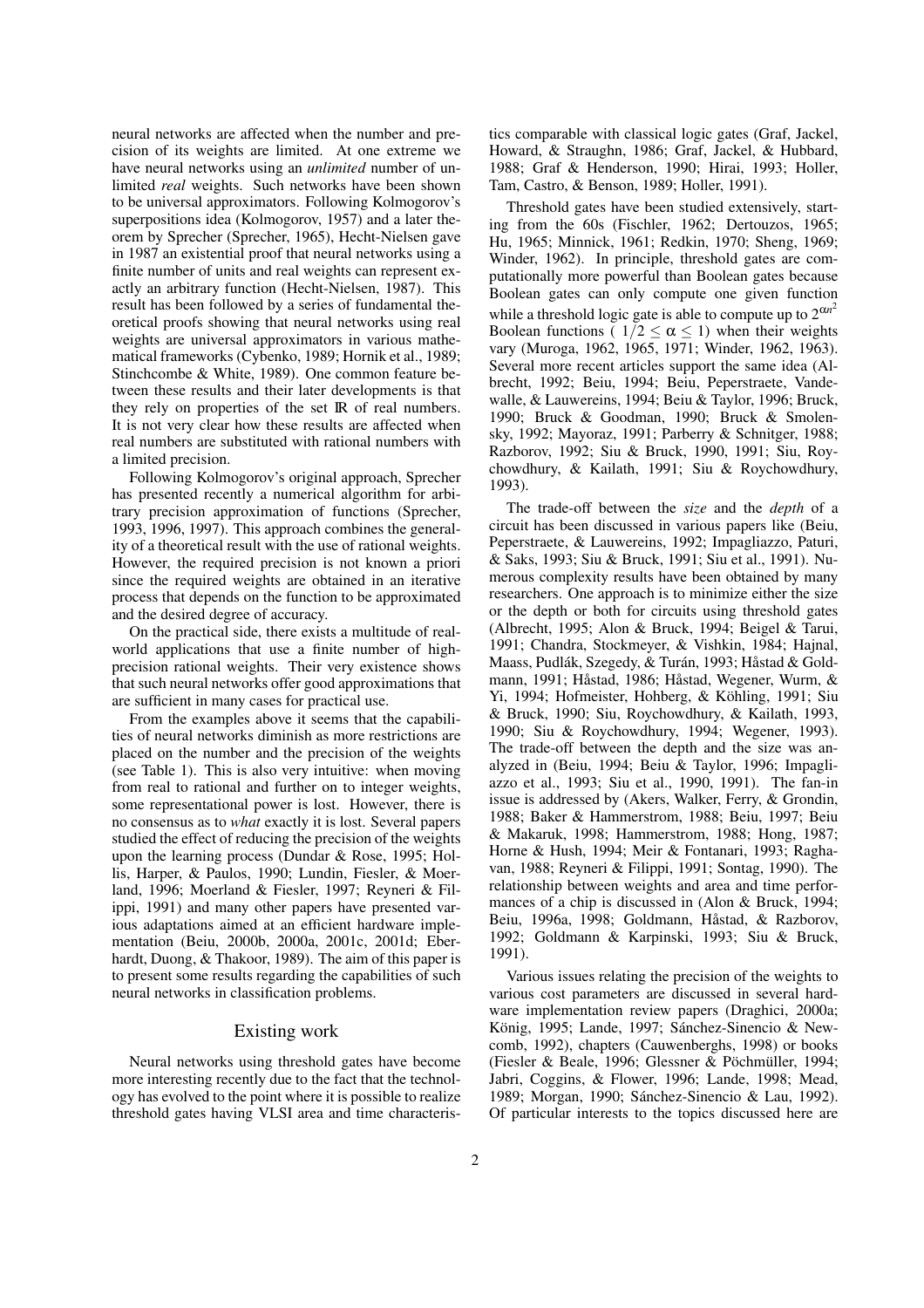| Units            | Weights          | Capabilities          | Example                                           |
|------------------|------------------|-----------------------|---------------------------------------------------|
| infinite         | real             | universal             | Hornik, Stinchcombe, Cybenko (Cybenko, 1989;      |
|                  |                  | approximation         | Hornik et al., 1989; Stinchcombe & White, 1989)   |
| finite but       | real             | exact representation  | Hecht-Nielsen (Hecht-Nielsen, 1987)               |
| depending on $n$ |                  |                       |                                                   |
| finite but       | rational but     | arbitrary             | Sprecher (Sprecher, 1996, 1997)                   |
| depending on $n$ | depending on     | approximation         |                                                   |
|                  | required         |                       |                                                   |
|                  | precision        |                       |                                                   |
| finite           | rational (high   | good approximation    | any existing application                          |
|                  | precision)       | for specific problems |                                                   |
| finite           | rational with    | decreasing quality of | Reyneri, Lundin, Hollis (Reyneri & Filippi, 1991; |
|                  | decreasing       | approximation and     | Lundin et al., 1996; Hollis & Paulos, 1990)       |
|                  | precision        | convergence           |                                                   |
| finite           | integers in a    | not known             | this paper                                        |
|                  | limited interval |                       |                                                   |

#### Table 1

The capabilities of neural networks diminish as the precision of the weights is reduced. In the table above n is the *number of dimensions of the input space.*

also (Parberry, 1994) and (Siu, 1995).

The interest in neural networks using reduced precision weights has manifested itself since the late 80's. The efforts in this direction can be divided into two major trends. The first trend was to modify existing algorithms, adapting them to a reduced precision. Successful examples of such algorithms include the continuousdiscrete learning method (Fiesler, Choudry, & Caulfield, 1990) which back-propagates the errors obtained from the discrete network through the continuous network. This technique works well with 5-7 bits/weight and sometimes it can even achieve 2 bits/weight. Another technique in the same category reduces the number of weights in a sequence of training sessions (Nakayama, Inomata, & Takeuchi, 1990). The technique approximates the sigmoid with a linear function and can achieve convergence with 4-7 bits/weight in general and as low as 2 bits, occasionally. Another continuous discrete learning method is presented in (Takahashi, Tomita, Kawabata, & Kyuma, 1991). Here, local minima are avoided using two additional heuristics: a) all values are restricted to a given interval in the early stages of learning and b) the number of training epochs is increased for those training signals that cause errors larger than the average. This technique can also achieve a very low precision of up to 1-2 bits/weight.

The second trend is represented by novel techniques oriented towards low precision. Probabilistic rounding algorithms (Höhfeld & Fahlman, 1992; Vincent & Myers, 1992) use a minimal weight update. When a proposed update  $\Delta w_{ij}$  is smaller than this minimal update, the algorithms use the minimal one with a probability proportional to the magnitude of the proposed update

 $\Delta w_{ij}$ . The probability is increased with a constant of  $\frac{1}{\tan^{-1}n}$  (where fan-in is the number of incoming connections) in order to increase the probability of at least one weight change per epoch. A second category groups together algorithms using dynamic rescaling of the weights and adapting the gain of the activation function. The gain can be adapted using the average value of the incoming connections to a neuron (Höhfeld & Fahlman, 1992; Xie & Jabri, 1991) or some form of gradient descent (Coggins & Jabri, 1994; Tang & Kwan, 1993). Another approach to obtaining solutions with reduced weight precision is to treat the quantization error like white noise and use a dynamical quantization step calculated from the error. This particular approach has been used with a cascade-correlation architecture (Duong & Daud, 1999; Duong, Eberhardt, Daud, & Thakoor, 1996). Model-free algorithms use a fixed architecture but no specific classical learning paradigm. Examples include the Tarana chip (Jabri et al., 1996, chapter 8) and the whole approach of weight and node perturbation or stochastic learning (Alspector, Gupta, & Allen, 1989; Cauwenberghs, 1993; Flower & Jabri, 1993; Jabri & Flower, 1992; Widrow & Lehr, 1990)). Perturbation algorithms rely on calculating an ad-hoc approximation of the gradient ∂*E*/∂*x* of the error with respect to a specific architectural element *x* by injecting a perturbation ∆*x* and measuring the error ∆*E*. Finally, multiplierless algorithms use power-of-two weights which eliminate the need for multiplications in digital implementations.

Such ideas focused on using low precision weights as the means to obtain high performance circuits have materialized recently in combinatorial circuits with low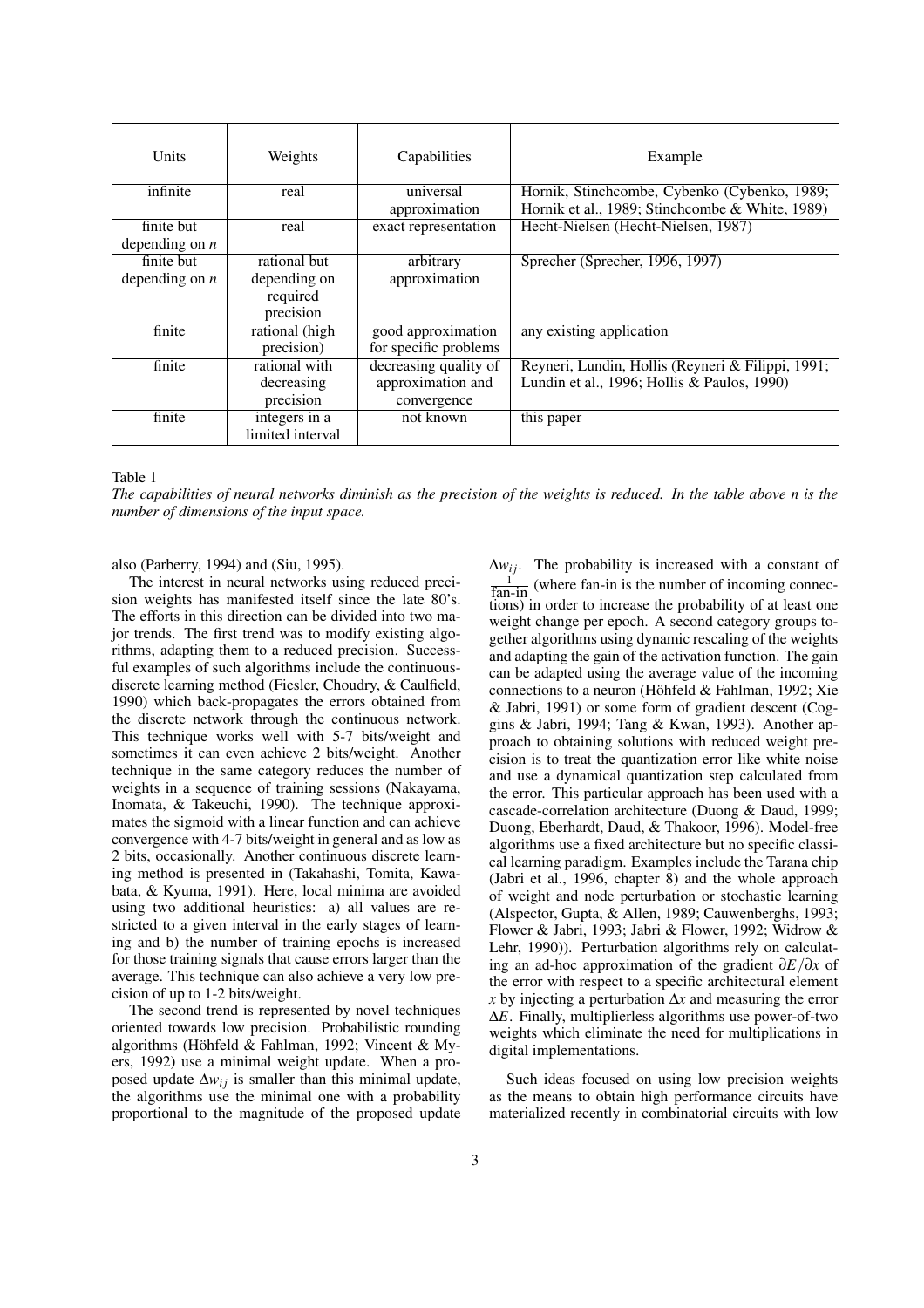power dissipation and high noise immunity (Beiu, 2001a, 2001b).

A particularly interesting category of theoretical algorithms consists of the algorithms using limited precision integer weights (LPIW). This class of algorithms is interesting because integer weights and integer computation circuitry can be implemented more efficiently in hardware, both in terms of chip space (VLSI area) and cost. If the integer numbers are powers of two, multiplications and divisions reduce to shifts, thus becoming even more attractive for hardware implementation.

The idea of using integer weights has encountered a strong initial resistance. Early experiments have shown that the convergence process is not a simple matter if the weights are truncated to integer values. However, more recent techniques have shown that it is possible to train such neural networks using integers (Coggins & Jabri, 1994; Höhfeld & Fahlman, 1992; Tang & Kwan, 1993; Vincent & Myers, 1992; Xie & Jabri, 1991) or even powers of two weights (Dundar & Rose, 1995; Hollis & Paulos, 1994; Kwan & Tang, 1992, 1993; Marchesi, Orlandi, Piazza, Pollonara, & Uncini, 1990; Marchesi, Orlandi, Piazza, & Uncini, 1993; Simard & Graf, 1994; Tang & Kwan, 1993). This latter type of weights is important because it eliminates the need for multiplications in binary implementations. Another example of weight restrictions imposed by the type of implementation is the category of neural networks using discrete and positive weights (Moerland, Fiesler, & Saxena, 1998; Fiesler et al., 1990). Such networks are particularly suitable for optical implementations.

While the existing algorithms offer a way of training these weights in order to achieve a desired goal weight state, there are relatively few results that address the problem of whether a goal state exist for a given problem and a given architecture in the context of limited range integer weights.

The scope of this paper is the class of VLSI-friendly neural networks (i.e. networks using LPIW) and their capabilities in solving classification problems (see Fig. 1). This paper will show that: i) if the range of the weights is not chosen appropriately, a network using hyperplanes and limited precision integer weights will not be able to find a solution regardless of the number of hyperplanes (units) used and ii) one can calculate a weight range able to guarantee the existence of a solution as a function of the minimum distance between patterns of opposite classes.

The approach used here was inspired by (Beiu, 1996b). Other issues related to VLSI efficiency in the context of limited precision are discussed in (Beiu, Draghici, & Makaruk, 1997; Beiu, Draghici, & Pauw, 1999). An algorithm based on this analysis is presented in (Draghici, Beiu, & Sethi, 1997).

#### Definitions and general considerations

A *network* is an acyclic graph which has several input nodes (also called *inputs*) and some (at least one) output nodes (also called *outputs*). A *neural network* is a network in which each connection is associated with a *weight* (also called synaptic weight) and in which, each *node* (also called *neuron* or *unit*) calculates a function σ of the weighted sum of its *m* inputs as follows:

$$
f(x) = \sigma\left(\sum_{i=0}^{m} w_i \cdot x_i + \theta\right)
$$

The function σ (usually non-linear) is called the *activation function* of the neuron,  $x_i$  are the input values (or the output values of the previous layer of neurons),  $w_i$  are the weights and the value  $\theta$  is the *threshold*. If all neurons in the network are connected only to neurons on the previous layer (not short-cut connections), the network is said to be *strictly layered*. A neuron that uses a step activation function can be said to implement the hyperplane  $\sum_{i=0}^{m} w_i \cdot x_i + \theta = 0$  in the *m*-dimensional space of its inputs because its output will be 1 for  $\sum_{i=0}^{m} w_i \cdot x_i + \theta > 0$ and 0 for  $\sum_{i=0}^{m} w_i \cdot x_i + \theta \leq 0$ . Therefore, we will say that a two-class classification problem can be solved by a neural network with the weights  $w_1, w_2, \ldots, w_k$  if there exists a set of hyperplanes  $h_j$ :  $\sum_{i=0}^{m} w_{ij} \cdot x_i + \theta_j = 0$  with all  $w_{ij}$  in the set  $\{w_1, w_2, \ldots, w_k\}$  such that the patterns from the two classes are separated by the hyperplanes *hj* .

We will also use the following definitions.

**Definition** For any two points  $a, b \in \mathbb{R}^n$ , we define the *closed segment of extremities a and b* (or simply the *segment*  $[a,b]$  *as the set:* 

$$
[a,b] = \{z_{\lambda} = (1-\lambda) \cdot a + \lambda \cdot b \mid \lambda \in [0,1]\} \subseteq \mathbb{R}^n \quad (1)
$$

For the dimensions  $n = 1,2$  and 3, this definition reduces to the usual definition of a segment.

**Definition** For any connected set  $V \subseteq \mathbb{R}^n$ , we define the *simplex distance measure* or *sd-measure* of the set V as:

$$
sd(V) = \sup \{ ||a - b|| \ a, b \in \mathbb{R}^n, [a, b] \subset V \} \tag{2}
$$

where  $\|\cdot\|$  is the Euclidean norm.

In other words, the *sd*-measure associates to any connected set *V*, the largest distance between two points which are contained in the given set *V* such that the whole segment between the two points is also included in  $V$ . This distance can be used for connected sets<sup>1</sup>. However, if one uses only hyperplanes, any resulting volume will be convex (as a finite intersection of halfspace which are convex sets). For convex sets, the *sd*measure reduces to the maximum distance between any two points.

 $\frac{1}{1}$  A set *S* is connected iff any two points can be connected with a polygonal line included in *S*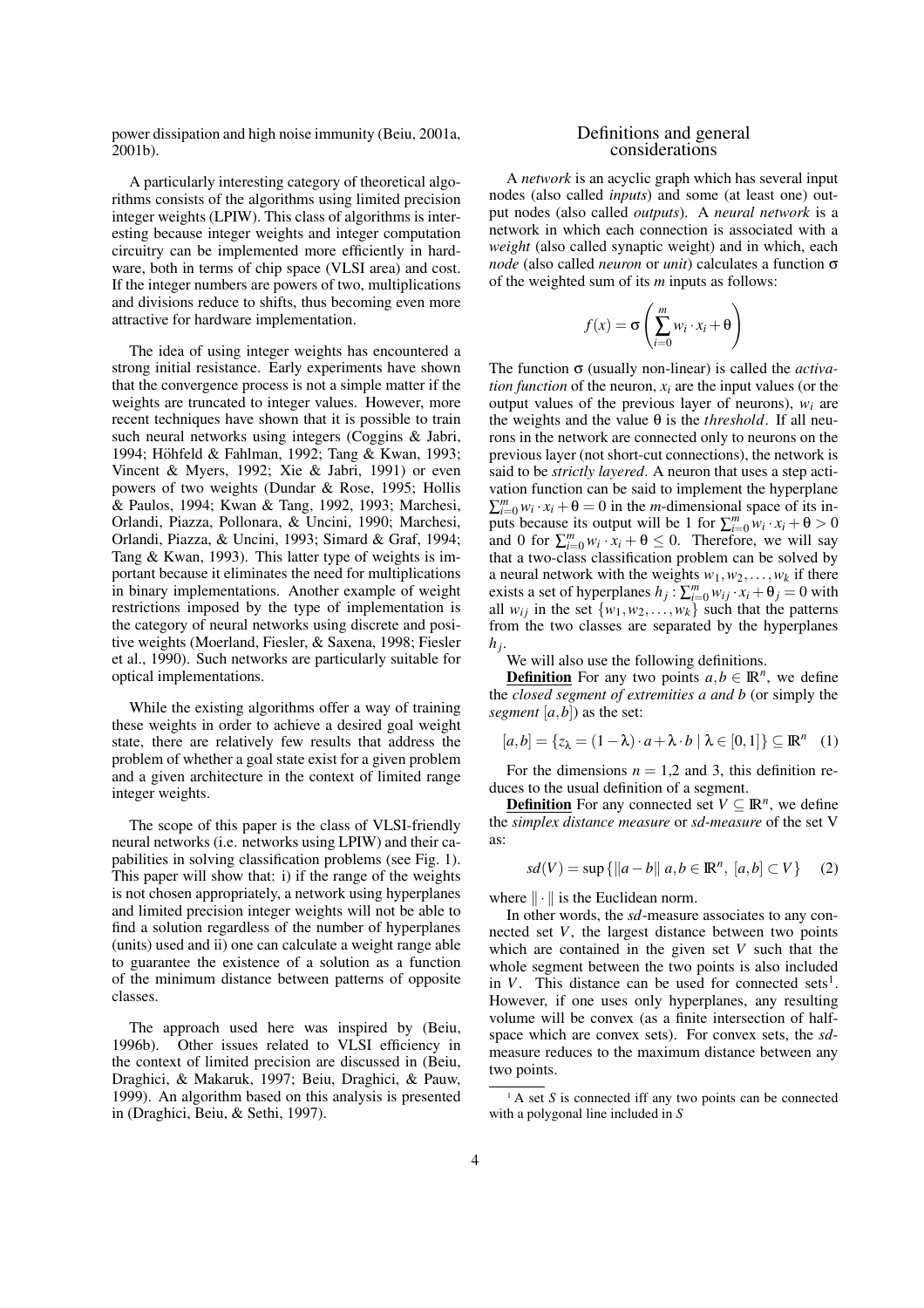

*Figure* 1. The scope of this paper. The figure also includes a few landmarks results on the capabilities of neural networks.

**Definition** Let  $V_1$  and  $V_2$  be two connected subsets of  $\overline{\mathbb{R}^n}$ . We say that  $V_1$  is *sd-larger* than  $V_2$  if  $sd(V_1)$ *sd*( $V_2$ ).  $V_1$  is *sd-smaller* than  $V_2$  if  $V_2$  is *sd-larger* than *V*1.

In the following, we will use 'larger' and 'smaller' in the sense of *sd*-larger and *sd*-smaller when dealing with volumes in  $\mathbb{R}^n$ .

**Definition** A *simplex* in *n* dimensions is an *n*-polytope which is the convex hull of  $n + 1$  affinely independent points.

The simplex is the simplest geometrical figure consisting (in *n* dimensions) of  $n+1$  points (or vertices) and all their interconnecting line segments, polygonal faces, etc. In 2 dimensions, a simplex is a triangle. In 3 dimensions, a simplex is a tetrahedron (not necessarily the regular tetrahedron).

# General considerations

We will study the classification capabilities of neural networks using integer weights in a given range. With-

out loss of generality, we will concentrate on a two-class classification problem. From our point of view the particular (strictly layered) architecture used as well as the training algorithm chosen are not relevant, as long as a solution exists. We would like to study the loss of capabilities brought by limiting the weights to integer values. If the weights are real numbers, the hyperplanes implemented with these weights can be placed in any positions by the training algorithm. In this situation, the only difficulty faced by the training is the convergence of the training algorithm. Eventually, if the training algorithm is appropriate, a solution weight state will be found so that all patterns from opposite classes are separated. If the precision of the weights is finite but sufficiently high (e.g a software simulation), the positions available to the hyperplanes implemented by the network are sufficiently dense in the problem space and the availability of a hyperplane is not an issue. However, if the weight values are restricted to very few integer values, the positions available to the network for placing its hyperplanes during the training are very sparse in the problem space (see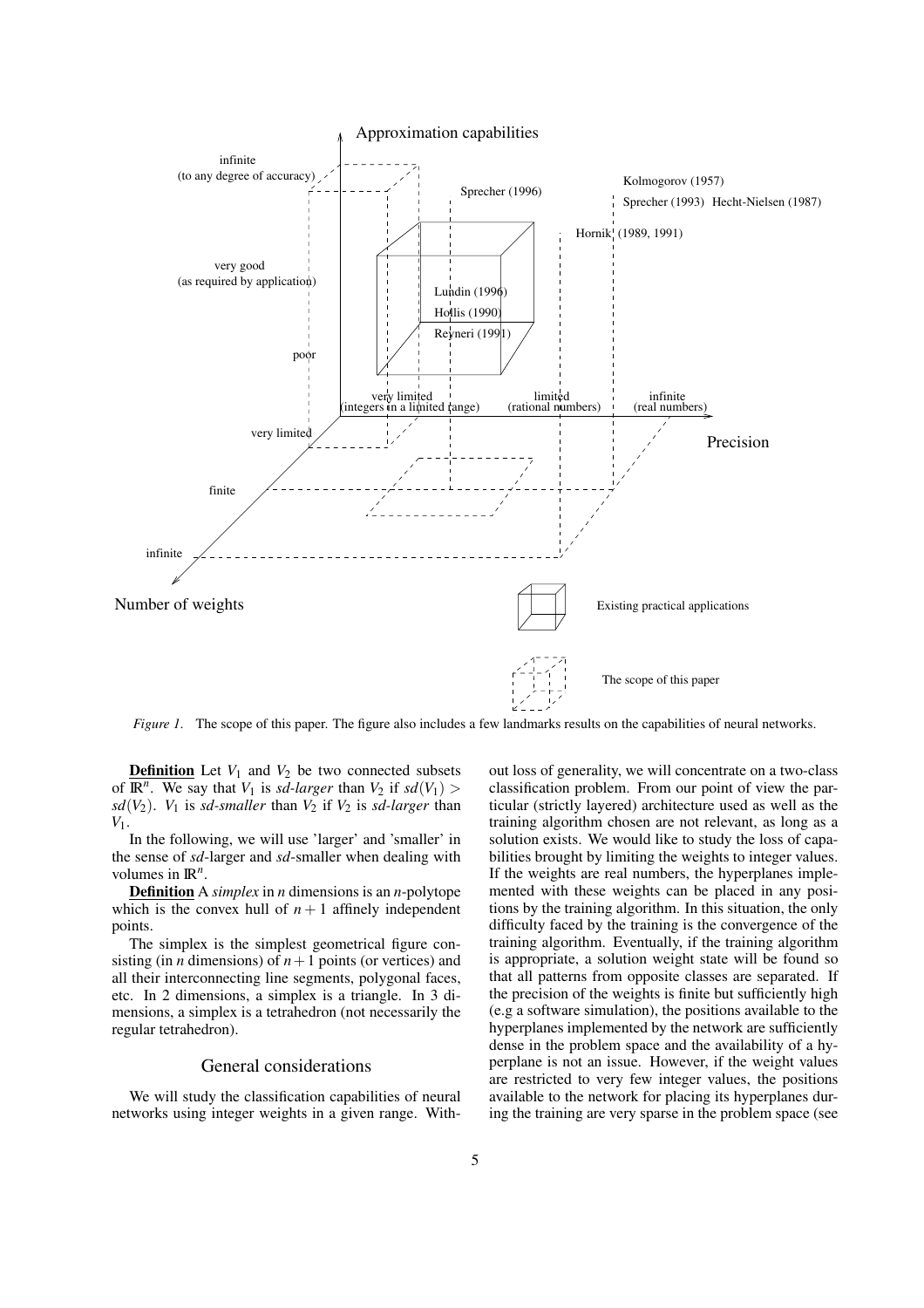Fig. 2). If a given classification problem includes patterns from opposite classes that are situated in positions such that no hyperplane is available for their separation, the training will fail regardless of the training algorithm or the number of units implementing hyperplanes. The training algorithm is irrelevant because no matter what algorithm is used, the search will be performed in the finite and limited space of available hyperplanes. If no available hyperplane is able to separate the given patterns, the way the search is conducted becomes irrelevant. Also, the number of units is not important in this context because if the weight values are restricted, each individual neuron can only implement a particular hyperplane from the set of those available. Training with more units will mean more hyperplanes but, if none of these hyperplanes is able to separate the given patterns, the problem will not be solved.

If we restrict ourselves to 2 dimensions, the set of available hyperplanes can be imagined as a mesh in the problem space (see Fig. 2). If the weights are continuous or can be stored with a reasonable precision, this mesh is very dense, like a fabric. If the weights are restricted to integer weights in a very restricted range, the mesh becomes very rare with large interstices in-between hyperplanes. If, for a given classification problem and weight range there are two patterns from different classes which happen to be in such an interstice, the training will fail regardless on how the hyperplanes are chosen (the training algorithm) or how many such hyperplanes are used. Fortunately, one can establish a simple relationship between the difficulty of the classification problem as described by the minimum distance between patterns of opposite classes and the precision necessary for the weights. We will show that for any two patterns of opposite classes contained in a reference hypercube and situated at a distance of at least  $\sqrt{n}/2p$  of each other, there exists a hyperplane that separates the given patterns and that can be implemented with integer weights in the range  $[-p, p]$ . In order to do this, we will consider all hyperplanes that can be implemented with weights in the given range. Some of these hyperplanes will cut the hypercube considered into simplexes. We will show that the longest distance between two points internal to such simplexes is smaller than or equal to  $\sqrt{n}/2p$ . From this, it will follow that any two patterns situated at a distance larger than  $\sqrt{n}/2p$  will be situated in different regions. In other words, there will be at least one hyperplane separating them.

#### Main results

## *Theoretical limits*

We shall start by re-stating our goal: we want to be able to relate the difficulty of a classification problem as described by some measure to the weight range necessary to guarantee the existence of a solution for a given classification problem. In other words, given a classification problem, we want to calculate a weight range that guarantees the existence of a solution for an appropriately chosen architecture.

Let us consider the intersection of the hyperplanes of the form *<sup>n</sup>*

$$
\sum_{i=0}^{n} w_i x_i = 0 \tag{3}
$$

where  $x_0 = 1$  and  $w_i \in Z \cap [-p, p]$  with the hypercube  $[-0.5, 0.5]$ <sup>n</sup> ⊆ **IR**<sup>n</sup>.

Before we can present the main results, we need to prove two lemmas. The following result holds true and justifies the name chosen for the measure we are using.

**Lemma 1** The *sd*-measure of a simplex equals the length of the longest edge.

Proof A simplex is convex and closed. Let *l* be the *sd*-measure of the simplex *S*. From the definition of the *sd*-measure, it follows that  $\exists x_i, x_j \in S$  such that  $[x_i, x_j] \subseteq S$ ,  $||x_i - x_j|| = l$  and  $\forall a, b \in S$  such that  $[a,b] \subseteq S$ ,  $\|\vec{x}_i - \vec{x}_j\| \ge \|a - b\|$ . In other words, there exist two points  $x_i$  and  $x_j$  belonging to *S* such that the segment  $[x_i, x_j]$  is the longest segment included in *S* and  $||x_i - x_j|| = l.$ 

We will assume that  $x_i$  and  $x_j$  are internal points of S i.e. they do not belong to any facet. We will show that this assumption leads to a contradiction.

Let *d* be the straight line determined by  $x_i$  and  $x_j$ which are internal to *S*. Let  $x'_i$  and  $x'_j$  be the intersections of *d* with the facets of the simplex. Since  $x_i'$  and  $x'_{j}$  belong to *S* and *S* is convex (by definition), the whole segment  $[x'_i, x'_j]$  will be included in *S* (see Fig. 3 for examples in 2 and 3 dimensions). By construction  $x_i$  and  $x_j$  are internal points to the segment  $[x'_i, x'_j]$ . Therefore,  $||x'_i - x'_j|| > ||x_i - x_j||$  which contradicts our assumption that the segment  $[x_i, x_j]$  was the longest segment in *S*. Therefore, at least one of  $x_i$  and  $x_j$  must be on at least one facet.

Without loss of generality, we assume  $x_i$  is on at least one facet. We repeat the previous argument extending the segment  $[x_i, x_j]$  along *d* in the direction of  $x_j$  until we intersect a facet. Let  $x'_j$  be the intersection point. Again, the segment  $[x_i, x'_j]$  is included in *S* and is longer than  $[x_i, x_j]$  which contradicts the hypothesis. Therefore, both  $x_i$  and  $x_j$  must be on at least one facet. We will show that, in fact, they are vertices.

Let  $F_i$  be the facet containing  $x_i$  and  $x_1, x_2, \ldots, x_n$  the vertices of  $F_j$ . Let us assume that  $x_j$  is not a vertex of  $F_j$ .

We construct the hyperplane *H* that passes through  $x_j$ and is perpendicular on  $\overrightarrow{x_i x_j}$  (see Fig. 4). This hyperplane divides  $\mathbb{R}^n$  in two half-spaces. Let  $H_{x_i}$  be the half-space that contains  $x_i$  and  $\overline{H_{x_i}}$  the half-space that does not contain *x<sup>i</sup>* .

We assumed  $x_j$  was not a vertex. There are two other possibilities: either  $x_j$  is on a one-dimensional edge or  $x_j$  is an interior point of  $F_j$ . If  $x_j$  is an interior point of *F*<sub>*j*</sub>, it follows that  $\overline{H_{x_i}} \cap F_j \neq \Phi$  i.e. there are points belonging to  $F_j$  in the opposite half-space of  $H$  with respect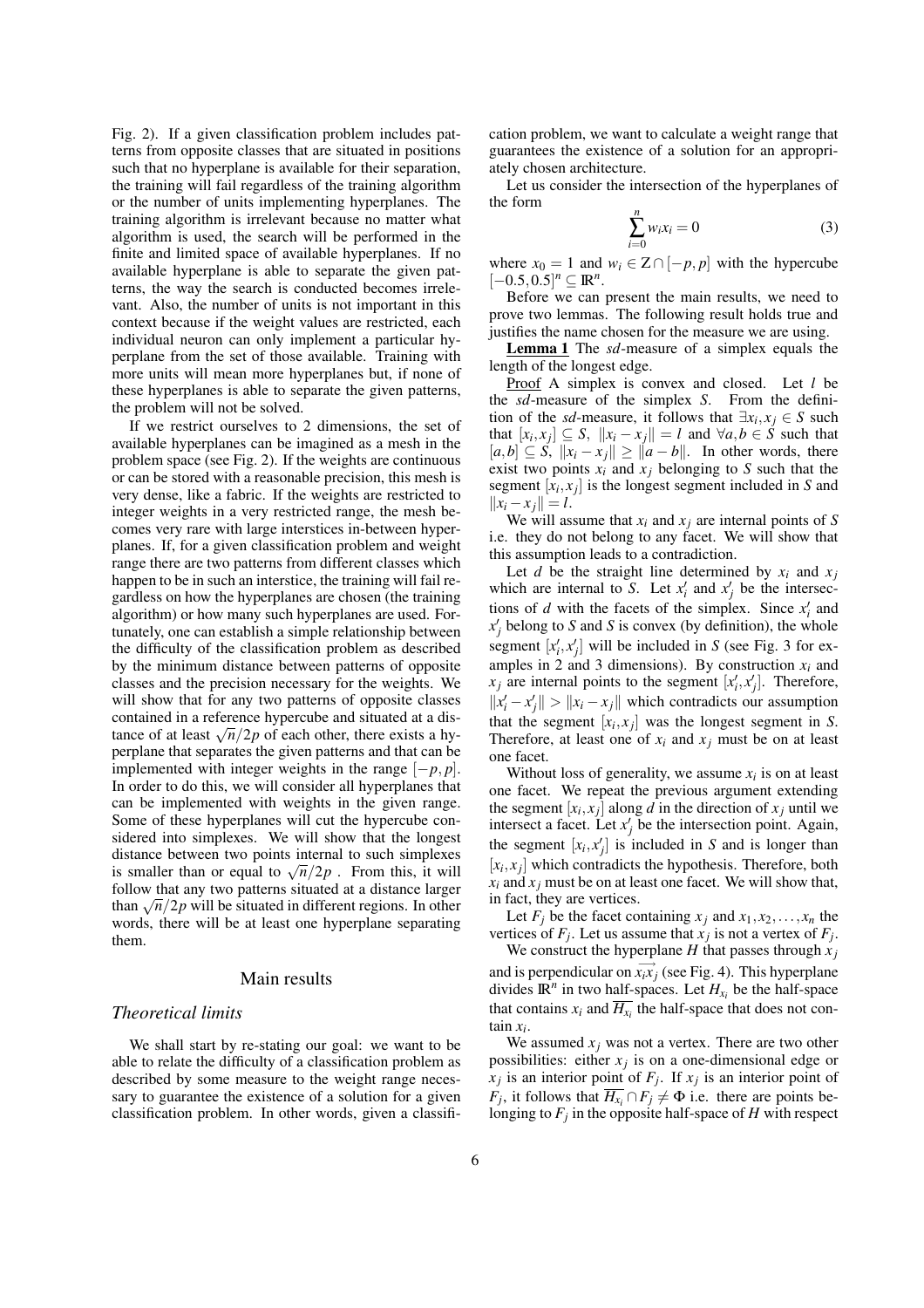

*Figure* 2. The hyperplanes that can be implemented with integer weights in the ranges [−3,3], [−4,4] and [−5,5] respectively, Figure 2. drawn in the square  $[0, 0.5]$ .



*Figure* 3. If we assume that  $x_i$  and  $x_j$  are internal points (not on any facet), we can construct the segment  $[x'_i, x'_j]$  which will be included in the given simplex and longer than  $[x_i, x_j]$  which contradicts the hypothesis.

with  $x_i$ . Then  $\overline{H_{x_i}}$  will contain at least a vertex  $x_k$  of  $F_j$ . Since  $\overrightarrow{x_i x_j} \perp H$  and  $x_k$  is in  $\overline{H_{x_i}}$  i.e. on the other side of *H* with respect with  $x_i$ , the segment  $[x_i x_k]$  will intersect the hyperplane  $H$ . Let  $p$  be that intersection point (see Fig. 4). The points  $x_i, x_j$  and p form a triangle in the 2-dimensional plane that they define. In that triangle, the  $\overrightarrow{x_i x_j}$  is perpendicular on  $\overrightarrow{x_j p}$  and therefore  $||x_i x_j||$  is smaller than  $||x_i p||$  which contradicts our hypothesis that  $\|x_i x_i\|$  is the largest internal distance in *S*.

If  $x_j$  is on a one-dimensional edge, we can distinguish another two cases: this one dimensional edge is completely included in the hyperplane *H* or it just intersects it in one point. In the latter case, it follows that there are points on this edge belonging to  $\overline{H_{x_i}}$  (the opposite halfspace of  $H$  with respect to  $x_i$ ). Following the reasoning in the case above, we arrive at the same contradiction.

Finally, if the one-dimensional edge that includes  $x_j$ is included in the hyperplane *H*, then *H* will also include the vertices situated at the extremities of this edge. Let  $x_l$  and  $x_m$  be these vertices. Since  $x_l$  and  $x_m$  belong to *H* and  $\overrightarrow{x_i x_j} \perp H$ , both  $\|x_i x_i\|$  and  $\|x_i x_m\|$  will be larger than  $\|x_i x_j\|$  which again contradicts our hypothesis.

Therefore,  $x_i$  must be a vertex. Swapping the indexes  $i$  and  $j$  and considering the same argument,  $x_i$  must be a vertex. Since both  $x_i$  and  $x_j$  are vertices and a simplex has a (one dimensional) edge between any two vertices, the segment  $[x_i, x_j]$  is an edge. Since we know already that  $[x_i, x_j]$  is the longest segment in the whole of *S*, our

result is proved.

**Lemma 2** Consider an *n*-dimensional hypercube *H* of side length *l*. There exists an *m* and a set of simplexes  $S_1, S_2, \ldots, S_m$  with the properties that

$$
S_1 \cup S_2 \cup \ldots \cup S_m = H \tag{4}
$$

such that:

$$
sd(S_i) \le \max\{l, \frac{\sqrt{n}}{2}l\}, \quad 1 \le i \le m \tag{5}
$$

**P**roof. We will prove the results by constructing a set of simplexes that satisfy the properties above. Without loss of generality we will consider the hypercube *H* of side *l* with a vertex in the origin and all other vertices in the positive half-axes of each dimension. Fig. 5 presents two simplexes that can be rotated and translated to induce a shattering of the 2D square and 3D cube, respectively. For the *n*-dimensional case, we can construct a simplex using two vertices of the hypercube and the  $n-1$  centers of 2,3,...,*n* dimensional hypercubes containing the chosen vertices. Let us choose for instance the vertices

$$
\begin{array}{rcl}\n1: & (l,0,\ldots,0) \\
2: & (0,0,\ldots,0)\n\end{array} \n\tag{6}
$$

The centers of the lower dimensional hypercubes con-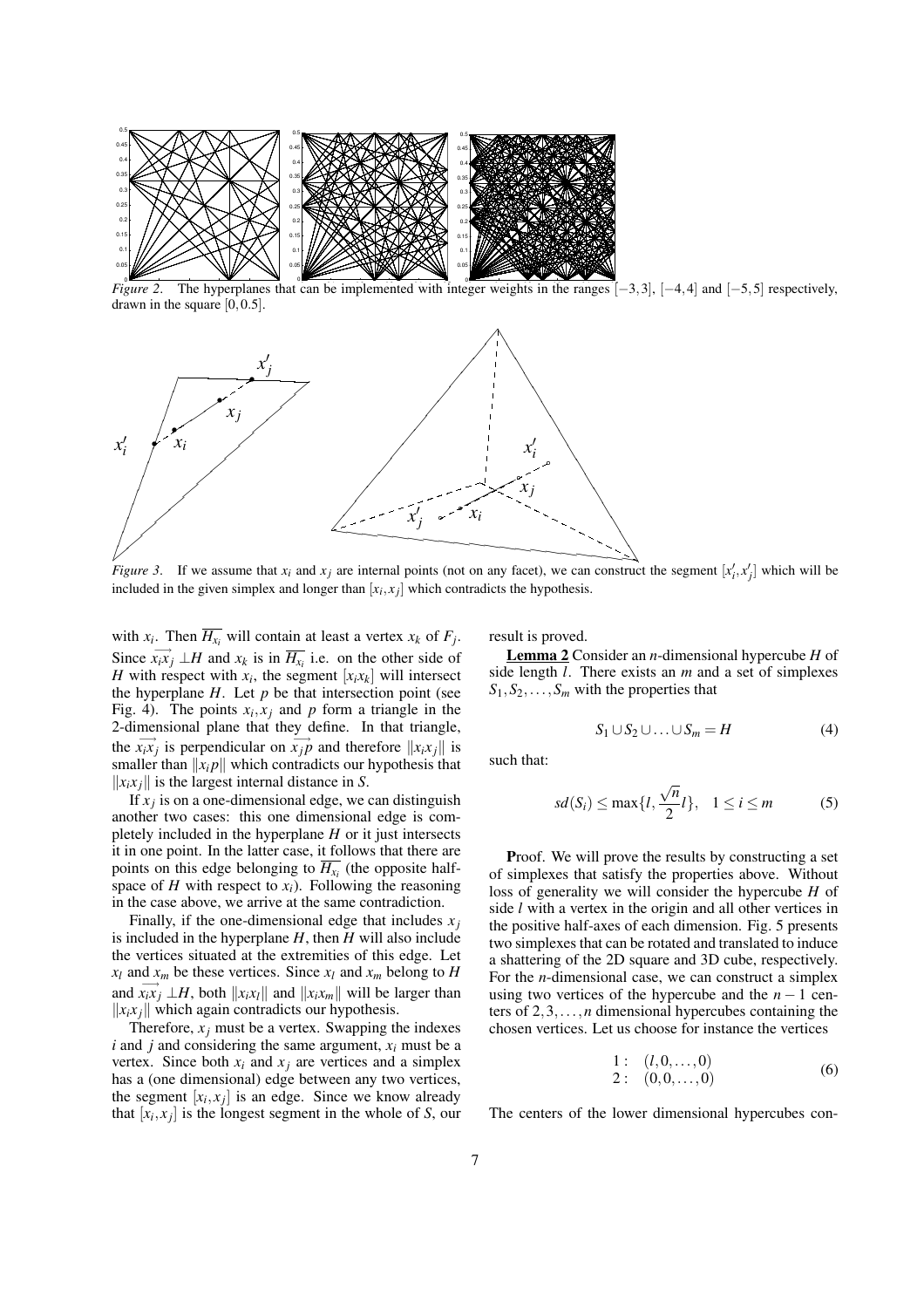

Figure 4. For any facet  $F_j$  and exterior point  $x_i$  we construct the hyperplane H that passes through  $x_j$  and is perpendicular on  $\overrightarrow{x_i x_j}$ . For any vertex  $x_k$  situated either on *H* or in the opposite half space of *H* with respect to  $x_i$ , the distance  $||x_i x_k||$  will be larger than  $\|x_i x_j\|$ .



*Figure 5*. Two simplexes that can be rotated and translated to induce a shattering of the 2D square and 3D cube, respectively

taining these points are:

3: 
$$
(l/2, l/2, 0, ..., 0)
$$
  
\n $\vdots$   
\n $n+1: (l/2, l/2, l/2, ..., l/2)$  (7)

Point 3 in (7) is the center of one of the 2D squares containing points 1 and 2. Point  $n+1$  in (7) is the center of the whole *n*D hypercube. According to Lemma 1, the *sd*-distance of a simplex is the length of the longest edge. The distances between the vertices of this simplex are as follows:

$$
\begin{array}{l}\n\rho(1,2) = l \\
\rho(1,i) = \frac{1}{2}\sqrt{i-1} \le \frac{1}{2}\sqrt{n}, \ \ i = \overline{3,n+1} \\
\rho(2,i) = \frac{1}{2}\sqrt{i-1} \le \frac{1}{2}\sqrt{n}, \ \ i = \overline{3,n+1} \\
\rho(i,j) = \frac{1}{2}\sqrt{|i-j|} \le \frac{1}{2}\sqrt{n-2}, \ \ i, j = \overline{3,n+1}\n\end{array}
$$

Similar simplexes can be obtained in the same way by choosing different initial vertices of the hypercube or by applying rotations and translations (which are isometries) to the one obtained above.

In order to show the second part of the lemma, we shall consider an arbitrary point *A* belonging to the hypercube *H* and we shall construct the simplex that contains the point *A*.

We note that the affine spaces of the facets of the simplexes considered above are hyperplanes of the form  $x_i - x_j = 0$ ,  $x_i + x_j - l = 0$  or affine spaces of facets of the hypercube. Let  $S_H$  be the set of all such hyperplanes. All these hyperplanes either include the 1D edges of the simplexes above or do not intersect them at all. Therefore, the intersection of the half-spaces determined by such hyperplanes is either a general (infinite) half-space intersection or a simplex as above. Each such hyperplane divides the space into two half-spaces. In order to find the simplex that contains the point *A*, we simple select for each such hyperplane in  $S_H$ , the half-space that contains the point *A*. The intersection of all half-spaces including *A* will be the desired simplex.

**Proposition 1** A strictly layered neural network using integer weights in the range  $[-p, p]$  can classify correctly any set of patterns included in a hypercube of side length 2*l*,  $l < 0.5$  centered around the origin of  $\mathbb{R}^n$ ,  $n \ge 2$ , for which the minimum Euclidean distance between two patterns of opposite classes is  $d_{min} \ge l_0 = \max\{l, \frac{\sqrt{n}}{2p}\}$  $\frac{\sqrt{n}}{2p}$ .

Proof We will point out the fact that the restriction to a cube of side length equal to one does not affect the generality of the result. If the patterns are spread outside the unit hypercube, the problem can be scaled down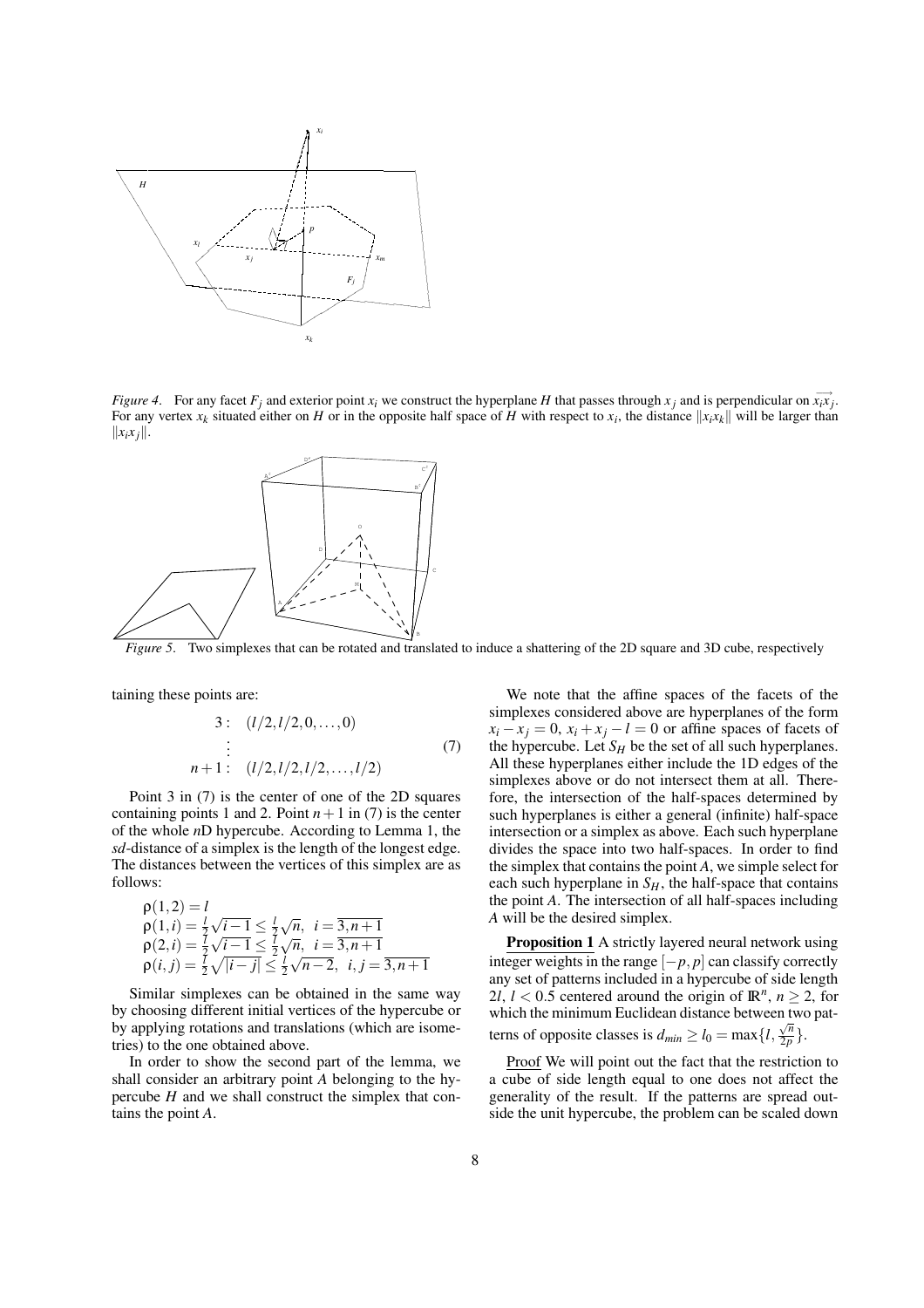with a proper modification of *dmin*. Fig. 2 presents the set of hyperplanes (in 2 dimensions) which can be implemented with weights in the set  $\{-3, -2, -1, 0, 1, 2, 3\}$ (*p* = 3), {−4,−3,...3,4} (*p* = 4) and {−5,−4,...,4,5}  $(p = 5)$  respectively. The analysis can be restricted to the quadrant  $[0, 0.5]^n$  without loss of generality because of symmetry.

The proof will be conducted along the following lines. We shall consider the cube of side  $l = 1/p$  with a vertex in the origin and located in the positive half of each axis. We shall consider a subset of *n*-dimensional simplexes that can be constructed by cutting this hypercube with hyperplanes with integer coefficients not less than *p*. At this point, we shall show that the maximum internal distance in all such simplexes is less or equal to *dmin*.

Finally, we shall show that for any two points situated at a distance of at least  $d_{min} = l_0$  from each other, one can find a hyperplane that separates them and that this hyperplane can be implemented with integer weights in the given range.

In order to help the reader follow the argument presented, we will use the example of the 3D case presented in Fig. 5. However, the arguments presented will remain general and all computations will be performed in *n*-dimensions.

We shall consider the hypercube *H* of side  $l = 1/p$ with a vertex in the origin and situated in the positive half-space of each axis. From Lemma 2 we know that the hypercube  $H$  can be shattered in simplexes with the  $sd$ -measure  $l_0$ . As shown above, the longest edge (one dimensional subspace) of such simplexes has the length *l*<sub>0</sub>. Such edges connect vertices of the hypercube with the center of the hypercube.

Now, we shall show that all hyperplanes involved need only integer coefficients in the given range. Let us consider again the vertices of the simplex defined in Lemma 2:

1: 
$$
(l,0,0,...,0)
$$
  
\n2:  $(0,0,0,...,0)$   
\n3:  $(l/2,l/2,0,...,0)$   
\n:  
\n $n+1$ :  $(l/2,l/2,l/2,...,l/2)$  (8)

The affine spaces of the facets of this simplex are the hyperplanes determined by all combinations of *n* points from the  $n+1$  points above i.e. eliminating one point at a time for each hyperplane. The first hyperplane will be determined by the points remaining after the elimination of the first point, etc. The equation of the first hyperplane can be written as:

$$
\begin{vmatrix} x_1 & x_2 & x_3 & \dots & x_n & 1 \\ 0 & 0 & 0 & 0 & 1 \\ l/2 & l/2 & 0 & 0 & 1 \\ \vdots & \vdots & \vdots & \vdots & \vdots & \vdots \\ l/2 & l/2 & l/2 & l/2 & 1 \end{vmatrix} = 0 \qquad (9)
$$

which can be re-written as:

$$
x_1 - x_2 = 0 \tag{10}
$$

The equation of the second hyperplane can be obtained by considering all but the second point in (8), as follows:

$$
\begin{vmatrix} x_1 & x_2 & x_3 & \dots & x_n & 1 \\ l & 0 & 0 & 0 & 1 \\ l/2 & l/2 & 0 & 0 & 1 \\ \vdots & & & & \\ l/2 & l/2 & l/2 & l/2 & 1 \end{vmatrix} = 0 \quad (11)
$$

which can be re-written as:  $x_1 + x_2 - l = 0$ . By substituting  $l = 1/p$ , this equation becomes:

$$
px_1 + px_2 - 1 = 0 \tag{12}
$$

The equations of all remaining hyperplanes can be obtained by considering all but the *i*-th point in (8) which leads to the generic equation:

*x*<sup>1</sup> *x*<sup>2</sup> *x*<sup>3</sup> ... *xi*−<sup>1</sup> *x<sup>i</sup> xi*+<sup>1</sup> ... *x<sup>n</sup>* 1 *l* 0 0 0 1 0 0 0 0 1 *l*/2 *l*/2 0 0 1 . . . *l*/2 *l*/2 *l*/2 ... *l*/2 0 0 ... 0 1 *l*/2 *l*/2 *l*/2 *l*/2 *l*/2 *l*/2 ... 0 1 . . . *l*/2 *l*/2 *l*/2 *l*/2 *l*/2 *l*/2 ... *l*/2 1 = 0 (13)

that can be re-written as:

 $\overline{\phantom{a}}$  $\overline{\phantom{a}}$  $\overline{\phantom{a}}$  $\overline{\phantom{a}}$  $\overline{\phantom{a}}$  $\overline{\phantom{a}}$  $\overline{\phantom{a}}$  $\mathcal{L}$  $\overline{\phantom{a}}$  $\overline{\phantom{a}}$  $\overline{\phantom{a}}$  $\overline{\phantom{a}}$  $\overline{\phantom{a}}$  $\overline{\phantom{a}}$  $\overline{\phantom{a}}$  $\overline{\phantom{a}}$  $\overline{\phantom{a}}$  $\overline{\phantom{a}}$  $\mid$ 

$$
x_{i+1} - x_i = 0 \tag{14}
$$

Since all equations (10), (12) and (14) can be written using only coefficients in the given range, we can conclude that a neural network can implement any and all such hyperplanes.

Now, let us consider two random points *a* and *b* in the hypercube  $[0,1/p]^n$  Considering the shattering defined by the simplexes above, there are two possibilities: either *a* and *b* fall in the same simplex or they fall in different simplexes. If they fall in the same simplex, the length of the segment  $[a,b]$  is less than  $l_0$  because the *sd*-measure of these simplexes is  $l_0$ . If they fall in different simplexes, the segment  $[a, b]$  will intersect at least one simplex facet. The affine space of that facet can be chosen as the hyperplane to separate the patterns.

This concludes the proof for the hypercubes of side  $l = 1/p$  with a vertex in the origin. Now we need to show that the same result holds for the larger hypercube (of side length 0.5). In order to do this, we shall consider the affine transformations of the form:

$$
x'_{i} = x_{i} + \frac{k}{p} \quad \text{where } k \in \mathbb{Z} \cap \left[ -\left\lceil \frac{p}{2} \right\rceil, \left\lceil \frac{p}{2} \right\rceil \right] \tag{15}
$$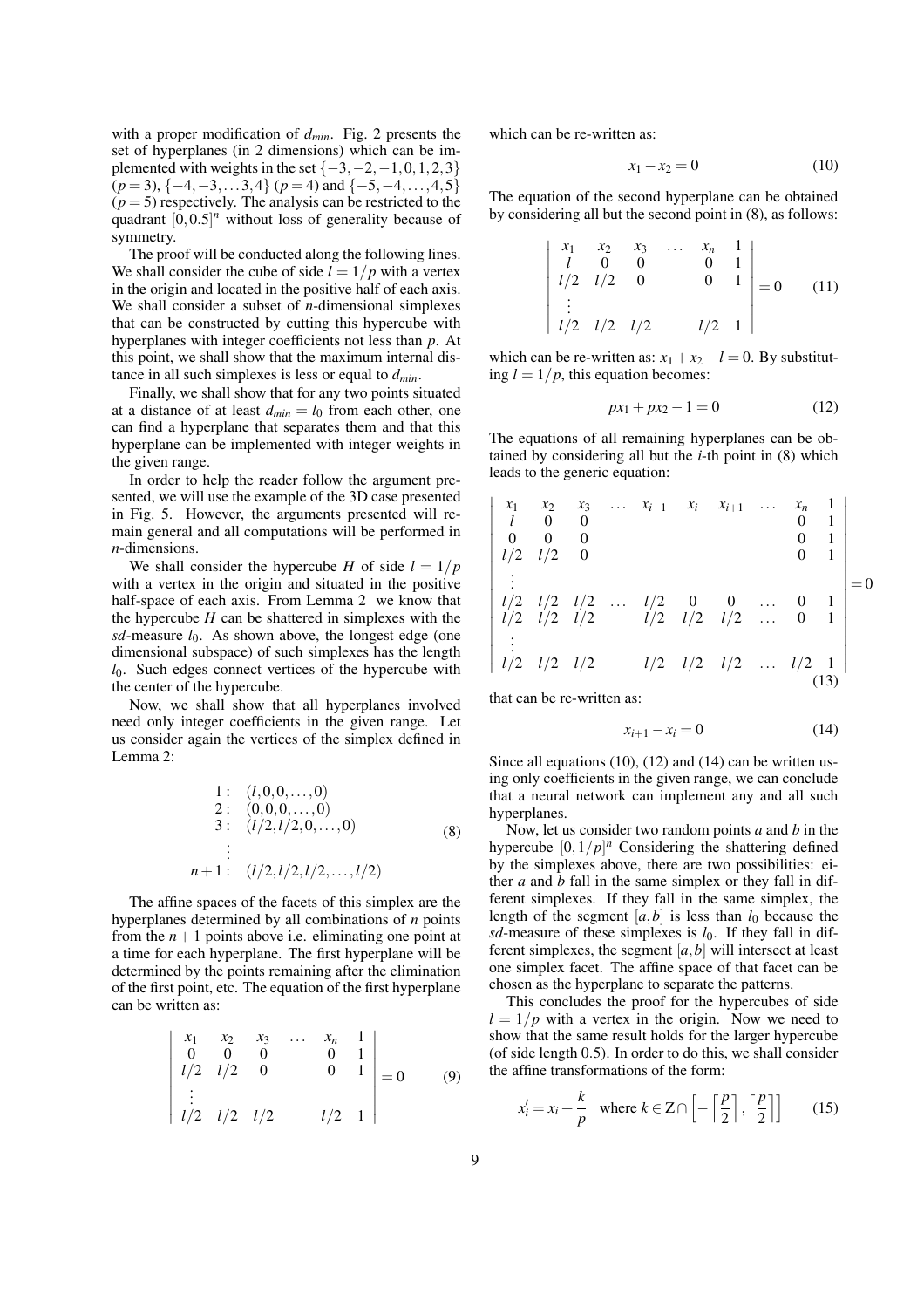Such translations applied to the hyperplanes used in (10), (12) and (14) effectively move the hypercube of side  $l = 1/p$  with steps of length *l* until they cover the whole hypercube of side 0.5. The interval for the value *k* was calculated such that  $k/p \ge 0.5$  for the largest positive value of *k*. Note that all hyperplanes translated in this way will still have all coefficients integers in the given interval.

The proof is completed by observing that if the first layer of the network implements hyperplanes such that the classes are separated, it is always possible for subsequent layers to combine the outputs of these neurons in order to construct the final solution (e.g by implementing a layer of AND units and a layer of OR units).

It can be noted that the result is general since any set of patterns can be scaled to fit in the given domain. Apparently, this would lead to the conclusion that any network can learn any problem within a given weight range. However, this is not the case because when the input patterns are scaled, the weights also have to be scaled and this maintains the validity of the result across different scales. The necessary weight range for an arbitrary problem can be calculated by scaling the problem to the [−1,1] *<sup>n</sup>* hypercube, calculating the necessary range and then restoring the problem to its initial domain and adjusting the weight range accordingly (see Fig. 6).

Networks with arbitrary topology are at least as powerful as strictly layered networks since strictly layered nets can be obtained from an arbitrarily connected network trivially, by setting the inter-layer weights to zero. Therefore, the results will still hold for arbitrarily connected networks. This means that at the very least, such networks are able to implement solutions similar to those used in the proof of Lemma 2. However, it may be the case that such networks can find more efficient solutions.

**Proposition 2** Let us consider a set of *m* patterns (in general positions) from two classes in the hypercube of side 1 centered in the origin of  $\mathbb{R}^n$ . Let  $\overrightarrow{d}$  and  $\overrightarrow{D}$  be the minimum and maximum distance between patterns of opposite classes, respectively. The number of information entropy bits necessary in the worst-case for the correct classification of the patterns using weights in the set  $\{-p, -p+1, \ldots, 0, \ldots, p\}$  where  $p = \left[\frac{\sqrt{n}}{2d}\right]$  $\sqrt{\frac{n}{2d}}$  is lower bounded by:

$$
N_H = \left[ m \cdot n \cdot \log \frac{4pD}{\sqrt{n}} \right] \tag{16}
$$

Proof From Proposition 1, it follows that a solution can be constructed if the minimum distance between patterns of opposite classes is  $d > \frac{\sqrt{n}}{2n}$  $\frac{\sqrt{n}}{2p}$ .

The hyperplanes will slice the space in a number of volumes  $V_i$ . One can calculate the number of bits necessary for the representation of one example  $p_i$  as:

$$
nbits_{p_i} = \left\lceil \log_2 \frac{V_{total}}{V_i} \right\rceil \tag{17}
$$

As shown in Proposition 1, the largest *sd*-measure of these volumes *V<sup>i</sup>* will be *d*. The volume of all such individual volumes will be less than the volume of a sphere of diameter *d*. Therefore, we can write:

$$
nbits_{p_i} = \left\lceil \log_2 \frac{V_{total}}{V_i} \right\rceil > \left\lceil \log_2 \frac{V_{total}}{V_d} \right\rceil \tag{18}
$$

where  $V_d$  is the volume of the sphere of diameter  $d$ :

$$
V_d = \frac{\pi^{n/2}}{\Gamma(n/2+1)} \cdot \left(\frac{d}{2}\right)^n = \alpha(n) \cdot \left(\frac{d}{2}\right)^n \tag{19}
$$

It can be shown that, if *D* is the largest distance between patterns of opposite classes, then there exists a sphere of radius *D* that will include all patterns (Beiu & Draghici, 1997). With this, we can calculate a worst-case lower bound on the number of bits necessary to separate the patterns :

$$
nbits_{p_i} > \left\lceil \log_2 \frac{V_D}{V_d} \right\rceil = \left\lceil \log_2 \frac{\alpha(n)D^n}{\alpha(n)(d/2)^n} \right\rceil = \left\lceil n \cdot \log_2 \frac{2D}{d} \right\rceil
$$
\n
$$
nbits_{p_i} > \left\lceil n \cdot \log_2 \frac{2D}{\sqrt{n}/2p} \right\rceil = \left\lceil n \cdot \log_2 \frac{4pD}{\sqrt{n}} \right\rceil \tag{21}
$$

In the worst-case scenario, each pattern will be classified in its own volume and there is no better representation for the solution than simply putting together the networks carving up the individual volumes as above. In this case, the number of bits for the whole problem can be obtained by multiplying the expression above corresponding to an individual pattern by the number of pattern *m* to obtain the desired bound and complete the proof:

$$
N_H = \left[ m \cdot n \cdot \log \frac{4pD}{\sqrt{n}} \right] \tag{22}
$$

A similar result can be derived using the unit hypercube as the whole classification space and uniform hypercubes of side 1/2*p* as classification cells.

In this expression and throughout the rest of the paper, all logarithms are in base 2. Furthermore, we will drop the ceiling function keeping in mind that whenever discrete quantities are involved, the values should be rounded up to the nearest integer.

It is interesting to see how these results fit with other known results. For instance, let us consider the set of patterns formed by the vertices of the hypercube  $[-1/2,1/2]^n$ . If we shift this hypercube by adding  $1/2$ , we obtain the unit cube whose vertices are the various possible combinations of the *n* variables. Thus, an arbitrary labelling of the patterns will correspond to a boolean function of *n* variables. In this case, the minimum distance between patterns will be  $d = 1$ , the maximum distance between any two patterns will be  $D = \sqrt{n}$ and the number of patterns will be  $2^n$ . Proposition 2 gives in this scenario (see equation 20):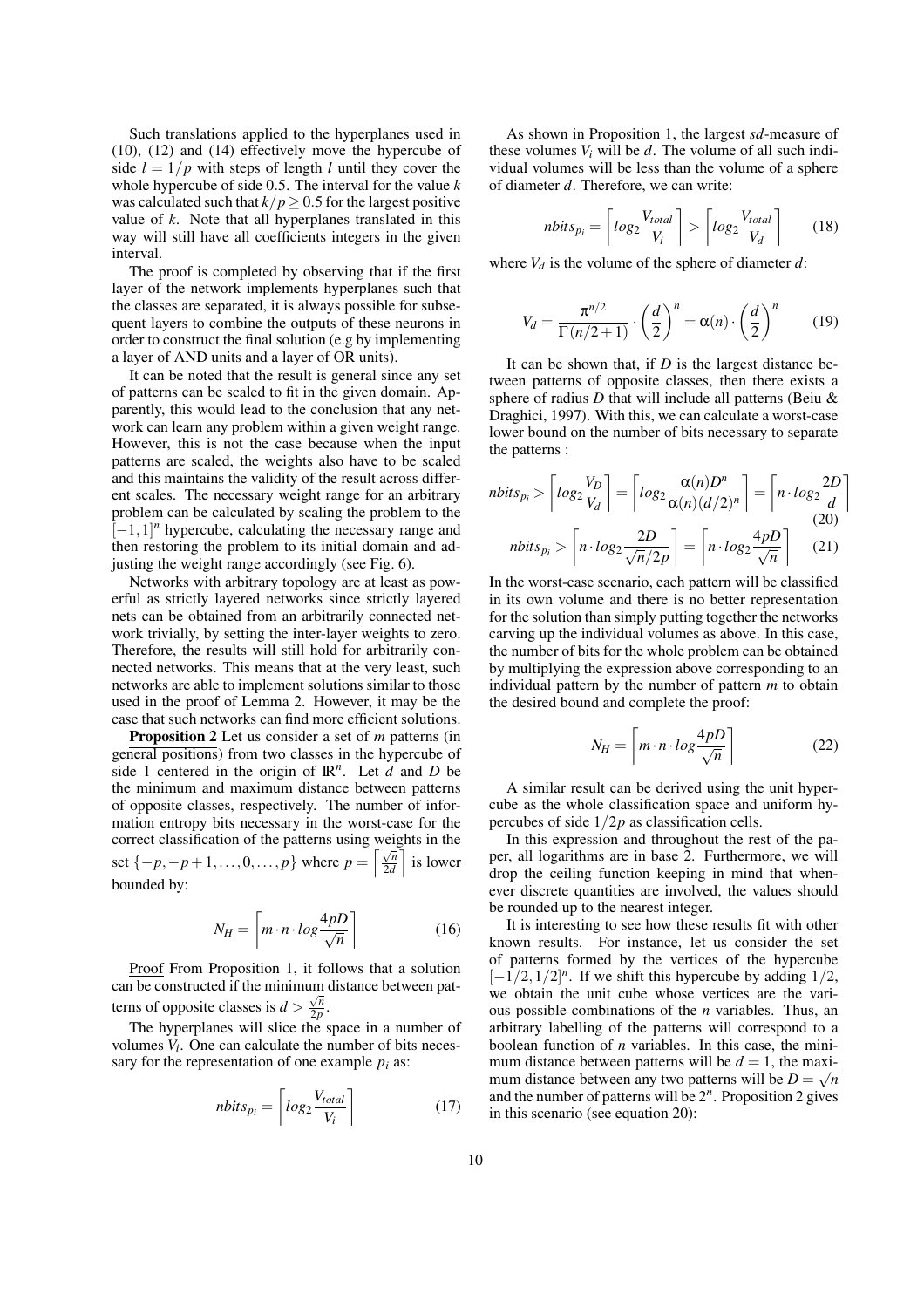

*Figure* 6. The necessary weight range for an arbitrary problem can be calculated by scaling the problem to the  $[-1,1]^n$  hypercube, calculating the necessary range and then restoring the problem to its initial domain and adjusting the weight range accordingly.

$$
N_H = \left[2^n \cdot n \cdot \log(2\sqrt{n})\right] = O(2^n \cdot n \cdot \log n) \tag{23}
$$

The DNF or CNF of a boolean function will have in general  $2^n$  terms, each with *n* literals. It is known that DNFs can be implemented by neural networks using constant weights and therefore, the complexity of such an implementation will be  $O(2^n \cdot n)$ . This shows that such an optimal DNF implementation is more efficient than the implementation considered by Proposition 2 by a factor of log*n*.

#### *Further considerations*

Propositions 1 and 2 offer the theoretical base for designing a network in accordance with the necessities of a given problem and using integer weights in a limited range. The weight range can be calculated easily after finding the minimum distance between patterns of opposite classes *d*. Subsequently, one can calculate lower bounds for the number of bits that the network will need in order to solve the problem. The maximum distance between patterns of opposite classes can be used as the radius *D* of the smallest sphere containing all patterns.

Using the lower bound on the number of bits calculated as above and the number of bits used to store one weight (which is  $\lfloor log(2p+1) \rfloor$  for integer weights in the range  $[-p, p]$ ), one can calculate a lower bound on the necessary number of weights:

$$
w \ge \frac{N_H}{\log(2p+1)} = \frac{N_H}{\log(2\sqrt{n}/2d+1)} = \frac{N_H}{\log(\sqrt{n}/d+1)}
$$
(24)

A network such designed will offer the guaranties that i) there exists a weight state with weights in the given range that solves the problem and ii) the architecture is not undersized for the given problem.

Two important observation are needed here. Firstly, the number of bits which is calculated by the formula given in Proposition 2 refers to bits in the informational entropy sense and these bits do not correspond directly to

the bits used to store the weights because the neural codification is less than optimal. One should consider an implementation factor  $k$ , which would characterize the efficiency of the implementation. In other words, *k* would be the average number of storage bits corresponding to one bit in the informational entropy sense. In principle, this implementation efficiency would be the number of storage bits needed to implement a network able to make a binary decision in the context of the given problem. Thus:

$$
k = \frac{N_S}{N_H} \tag{25}
$$

where  $N<sub>S</sub>$  is the number of storage bits and  $N<sub>H</sub>$  is the number of bits in the information entropy sense. The number of weights of the network could then be chosen according to:

$$
w \ge \left\lceil \frac{k \cdot N_H}{\log(2p + 1)} \right\rceil \tag{26}
$$

$$
w \ge \left\lceil \frac{k \cdot N_H}{\log(\sqrt{n}/d + 1)} \right\rceil \tag{27}
$$

For input patterns in arbitrary positions, a neural network cannot implement a binary decision using less than one hyperplane. A neuron implementing a hyperplane in an *n*-dimensional space needs  $n + 1$  weights. If the weights are integers in the given range, a weight will need  $log(2p + 1)$  storage bits. Therefore, the minimum number of storage bits necessary to implement a binary decision in the general case will be  $k = (n+1)log(2p+1)$ 1). This value can be interpreted as the worst-case implementation efficiency. As the network scales up, this interpretation may become less accurate because most networks will need a second and perhaps a third layer in order to combine the outputs of the units in the first layer. These units will tend to decrease the overall efficiency. However, as the problem scales up, it is very probable that several patterns will be classified together by the same hyperplane or group of hyperplanes and this will tend to increase the overall efficiency.

Taking into consideration the worst-case implementation efficiency, the lower bound on the number of weights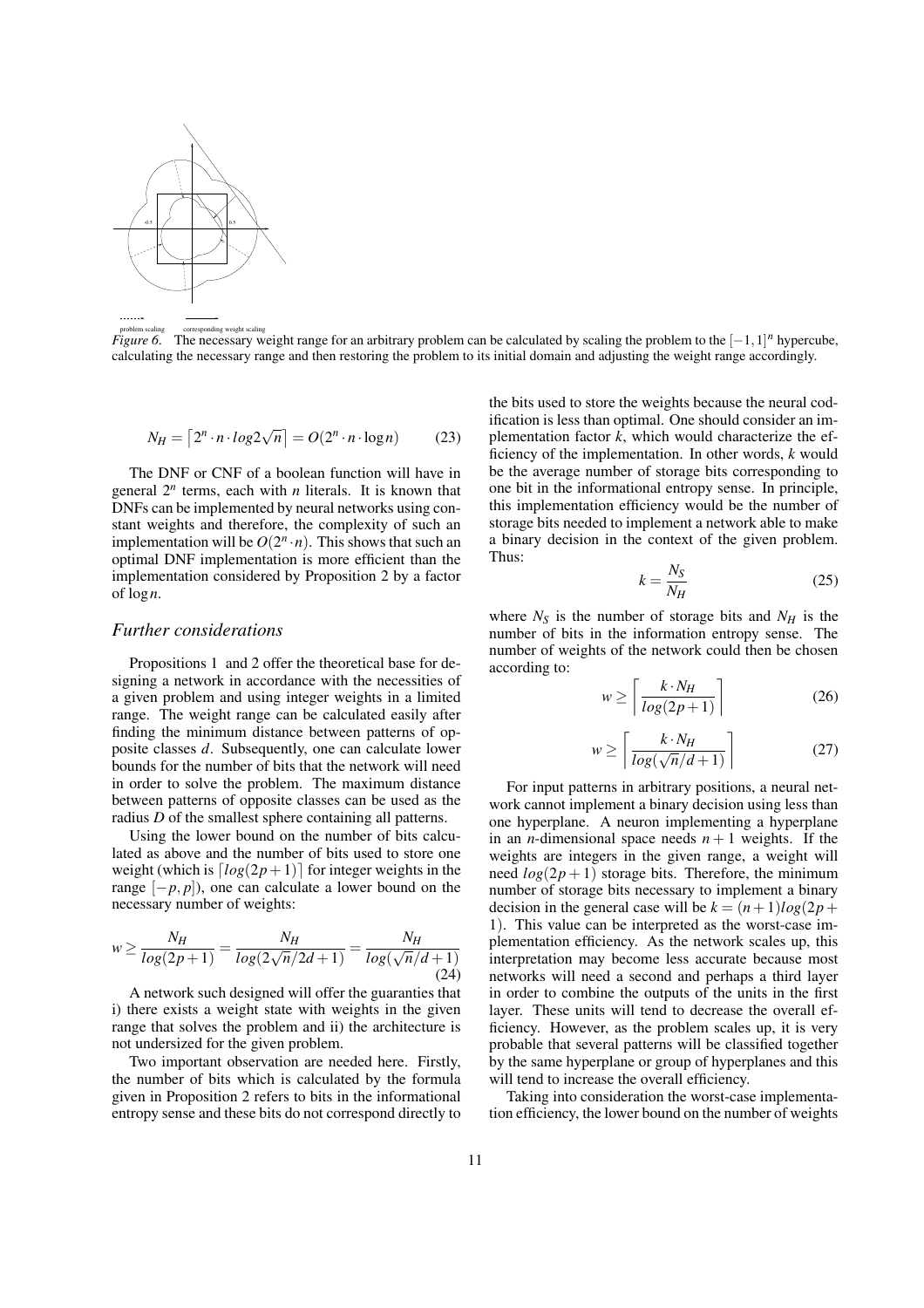becomes:

$$
w \ge \frac{(n+1) \cdot \log(2p+1) \cdot N_H}{\log(2p+1)} = (n+1) \cdot N_H \qquad (28)
$$

Recently, it has been shown that using neurons with small, constant fan-in<sup>2</sup> is VLSI optimal in the  $AT^2$  sense (see (Beiu et al., 1997) and references therein). If we now consider this particular case in which all neurons have the same fan-in, we can extract the number of neurons as:

$$
neurons \ge \frac{w}{fan - in}
$$
 (29)

The second observation is that the above lower bound was calculated in the worst-case scenario which assumes that the network will need to isolate each pattern in their own classification region. In practice, this happens only very seldom. In most cases, a classification region will contain several patterns belonging to the same class. In consequence, the number of bits in the information entropy sense, must be corrected by a factor *nl* which will take into consideration the average number of patterns of the same class grouped together in the same classification region:

$$
N_{Hnl} = \frac{N_H}{nl} \tag{30}
$$

This factor is highly dependent on the problem and, intuitively, it is inversely proportional with the degree of non-linearity of the problem. At one extreme, there is the class on linearly separable problems. If the weights are real valued i.e. the dividing hyperplanes can take any positions, a linearly separable problem can be solved by grouping all patterns of the same class in just one classification region and the non-linearity factor *nl* will be maximum for the given problem and equal to the number of patterns in the least numerous class (since in a twoclass problem, we only need to separate one class from the other). At the other extreme, one can imagine an infinite *n*-dimensional hypergrid in which adjacent patterns always belong to opposite classes. Such problem is representative for the worst-case situation considered in Proposition 2 in which each pattern will be classified in its own classification region. In this worst-case scenario, *nl* will be at its minimum value of 1. In general, one could consider an average value of *nl* which will represent the average number of patterns classified in the same region. One can imagine various ways of extracting approximate values of *nl* from the pattern set but this computation is outside the scope of the present paper.

A last observation is due on the number of patterns *m* considered in calculating the number of entropy bits in Proposition 2. In theory, one should consider the minimum number of patterns in the two classes. This is because in a two class problem as considered here, it is sufficient to separate just the class with fewer patterns. However, since one cannot know in advance which class is going to be used by the training algorithm (or because

the training algorithm uses both), it is more appropriate to take the number of patterns equal to the average of the number of patterns in the two classes *m*/2.

# *A statistical view*

One can trade-in the absolute guarantee regarding the existence of the solution in exchange for a better approximation for practical use. In other words, an alternative bound can be calculated that will only work on average (as opposed to always) but can be calculated more easily from the given patterns. The worst-case considered calculated the necessary weight range based on the minimum distance between patterns of opposite classes. The approximation proposed here is based on the assumption that the data set is such that the distance between patterns of opposite classes follows a Gaussian distribution. If this assumption holds, most pairs of patterns will be separated by a distance situated in an interval centered in the average distance and with a width equal to approximately  $3\sigma$  where  $\sigma$  is the standard deviation. Therefore, most patterns from opposite classes will be separated by at least  $\tilde{d} = \bar{d} - 1.5\sigma$  where  $\bar{d}$  is the mean distance between patterns of opposite classes.

Such an approximation is made even more plausible by the observation that a pair of very close patterns of opposite classes will cause a training failure only if they are situated in particular positions which cannot be separated by the hyperplanes available. Two patterns can be even infinitely close to one another if they are positioned on different sides of at least one available hyperplane. It is reasonable to believe that there are relatively few such particularly unfavorable positions. Therefore, the new limit can be taken as:

$$
w \ge \left\lceil (n+1) \cdot m \cdot n \cdot \log \frac{2D}{d} \right\rceil \approx
$$
  
 
$$
\left\lceil (n+1) \cdot m \cdot n \left[ 1 + \log D - \log(\bar{d} - 1.5\sigma) \right] \right\rceil \qquad (31)
$$

Keeping these observations in mind, let us see how such results could be used. If one could indeed customize the size of the network to the given problem, one could apply the training algorithm of one's choice being confident that: i) the given network has the possibility of solving the problem (i.e. there exists a solution weight state for the given configuration) and ii) the chosen configuration is not wasteful and can be translated into a VLSI chip with a cost close to the minimum possible (for the given problem).

## Experiments

This section of the paper is aimed at investigating how well the results given by these theoretical instruments

≈

<sup>2</sup> The fan-in of a neuron is the number of its inputs or incoming connections. For a fully connected, strictly layered architecture, this number will be equal to the number of neurons on the previous layer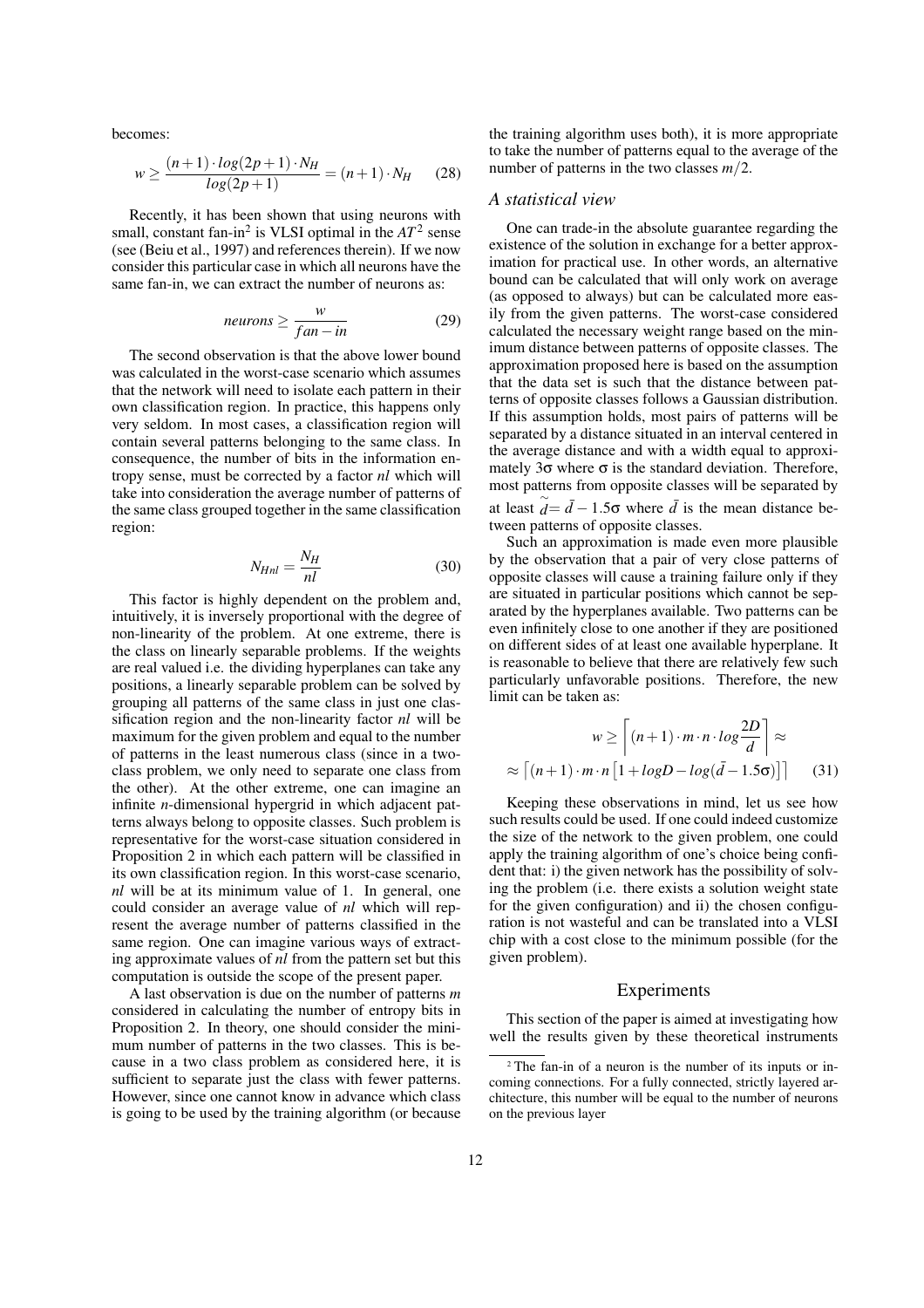correspond to the practical reality of training neural networks. This can be done by comparing the theoretical bounds obtained using the formulae above with the number of weights effectively used by trained networks in a few indicative experiments.

## *Experimental setup*

Experiments were run using both classical benchmark problems (the exclusive-or XOR and the 2-spirals problem) and a real world problem. The XOR was chosen because is the simplest non-linear problem one can imagine. Such a problem allows us to test the validity of our approach at the lower end of the complexity scale when parameters like the non-linearity factor and the number of units on the second and third hidden layer are kept to a minimum. The 2 spiral problem can be seen as "pathologically difficult" (Baffes & Zelle, 1992) and allows us to test the validity of the approach as the difficulty of the problem increases. Since numerous experiments have been performed on these problems in the past, the results presented here can be easily put into perspective. One real world problem has been chosen to investigate the validity of the approach in those cases in which there is no a priori information available regarding the degree of non-linearity of the problem. The USER data set represents two classes of computer usage at the University of London Computer Centre (Hand, 1981).

Although the theoretical method presented and the bounds calculated using it do not depend on any particular training algorithm, all experimental results will unavoidably depend on such algorithm. Different algorithms might yield solutions using different number of neurons and weights but this corresponds to the practical reality of training neural networks.

The particular algorithm used here was the VLSIfriendly version of the Constraint Based Decomposition (CBD) presented in (Draghici, 2000b; Draghici & Sethi, 1997). This algorithm is a constructive algorithm which builds the network starting from scratch and adds neurons as they are needed. Although the algorithm is able to produce networks with a limited, user-chosen fan-in, this feature was disabled for these experiments because the mechanism which ensures the limited fan-in tends to increase the number of weights used.

#### *Results*

Sample solutions for the XOR, USER and 2-spiral problems are given in Fig. 8, Fig. 9 and Fig. 10, respectively. In the particular case of the XOR problem, the patterns have been shifted with −0.5 along both axes to avoid having some patterns on the very boundary of the region in which the results where demonstrated. Both the 2 spiral and the USER patterns have been scaled to fit in the  $[-1,1]$  square. All I/O images are drawn in the same square.

Since for the chosen algorithm the shape of the solution can depend on the order of the patterns in the training set, a set of 30 trials were performed for each problem. The patterns were randomly shuffled before each trial. The number of hyperplanes and weights used in each trial are presented in Fig. 11, Fig. 12 and Fig. 13 for the XOR, USER and 2-spiral problems, respectively.

For each problem, the minimum distance between two patterns of opposite classes (*d*) and the maximum distance between any two patterns (*D*) were calculated.

The minimum distance between patterns of opposite classes was used to calculate the minimum theoretical weight range *p*. The values obtained were 1, 37.20, and 6.96 for the XOR, USER and 2 spirals respectively (see row 5 in Fig. 7). Then, experiments were performed trying to obtain a solution using a range *p* as low as possible. The lowest values obtained were 1, 5 and 5 for the XOR, USER and 2 spirals respectively (row 7 in Fig. 7)).

One can note that in practice, for two out of the three problems tested, it was possible to use weight ranges much below the theoretical values. This is because, the theoretical value was derived in a worst-case situation and offers the guarantee that the solution exists for any pattern set respecting the minimum distance condition. The discrepancy between the theoretical value and the practical range used can be also seen as a measure of the difficulty of the problem. Note that for the 2 spiral problem the theoretical value is very close to the value actually needed. This might be taken as a confirmation that the 2 spiral problem is indeed "pathologically difficult" as characterized in (Baffes & Zelle, 1992).

However, the USER data set shows that the theoretical bounds can be quite far from the values that can be used experimentally. Using the statistical assumptions detailed above, we have used the average distance between patterns and the standard deviation to calculate a statistical estimation for the necessary weight range *p*. These values are presented in row 6 in Fig. 7). A comparison between these values and the values actually needed (row 7 in Fig. 7) shows that the estimated yielded by the statistical approach was much more accurate than the worst-case estimate given by the theoretical approach.

The theoretical and statistical estimates of *p* were used to calculate a theoretical and statistical estimate for the lower bounds on the number of entropy bits (calculated according to equation 16). These values are given in row 8 and 9. Equation 28 was then used to calculate theoretical and statistical estimates for the number of weights necessary. These values are presented in rows 10 and 11. As explained in the previous section, these values were calculated in the assumption that each pattern will be classified in its own region. In order to be able to assess the results, we have calculated the average number of patterns classified in the same region for each of the problems analyzed. These values correspond to the nonlinearity factor *nl* discussed in the previous section and were used to correct the values calculated. Rows 13 and 14 present the theoretical and statistical estimated which take into consideration the average number of patterns per region. These values are to be compared with the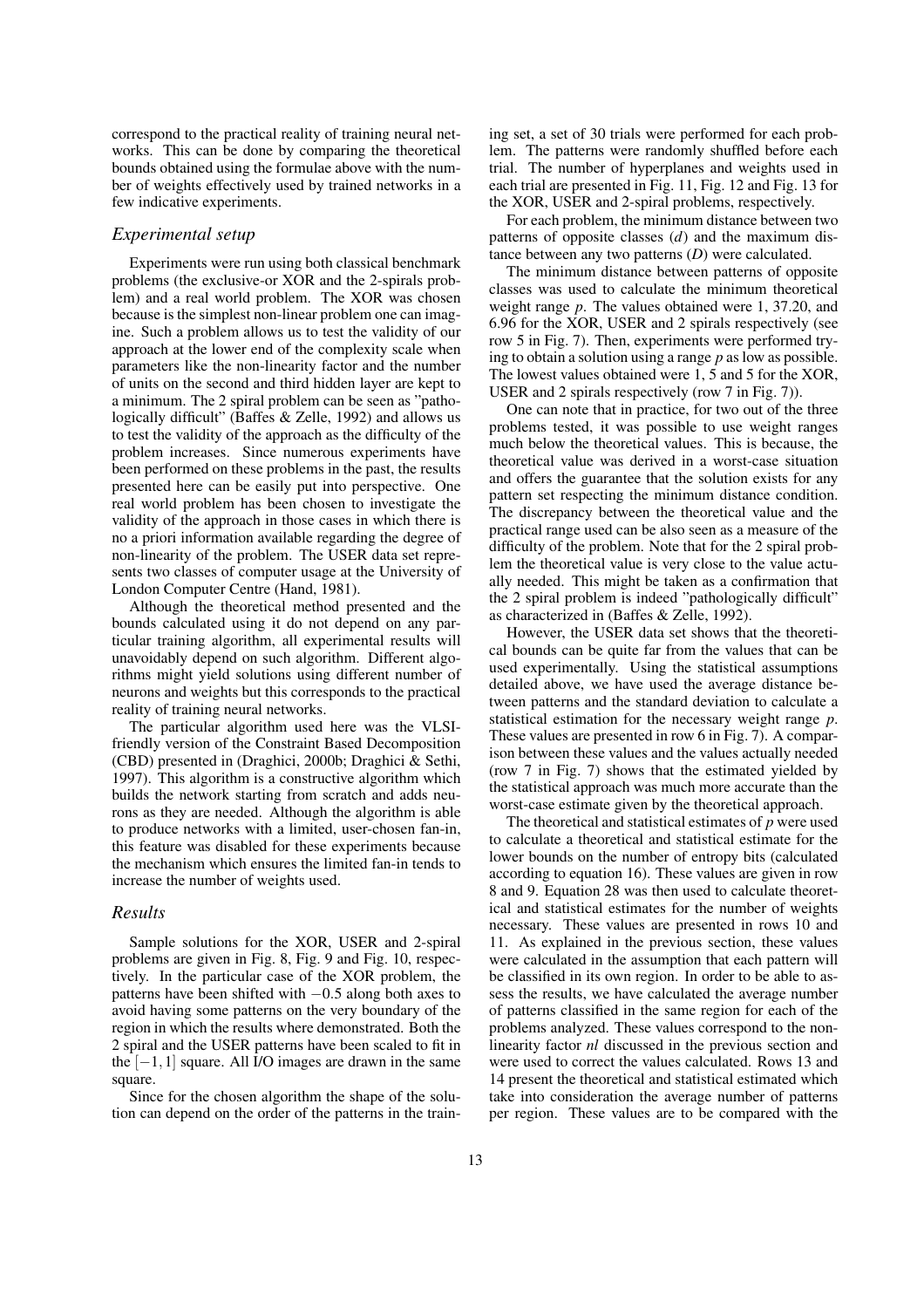|                                                                              | <b>XOR</b>                              | <b>User</b> | 2 spirals |
|------------------------------------------------------------------------------|-----------------------------------------|-------------|-----------|
| Min. distance between patterns of opposite classes $(d)$                     |                                         | 0.026877    | 0.143527  |
| Max. distance between any two patterns $(D)$                                 | 1.414213                                | 1.659804    | 2         |
| Average distance between patterns                                            | 1.138071                                | 0.627921    | 0.764195  |
| Standard deviation                                                           | 0.203945                                | 0.345186    | 0.38158   |
| Weight range (theoretical)                                                   |                                         | 37.20585    | 6.967348  |
| Weight range (statistical)                                                   | 1.2017                                  | 0.07920     | 5.2131    |
| Weight range (experimental)                                                  |                                         | 5           | 5         |
| Lower bound for entropy bits (theoretical)                                   | h                                       | 294         | 970       |
| Lower bound for entropy bits (statistical)                                   | 8                                       | 245         | 873       |
| Min.# of weights necessary (with theoretical $p$ )                           | 18                                      | 1021.4      | 2793.9    |
| Min.# of weights necessary (with statistical $p$ )                           | 21.1                                    | 722.2       | 2550.4    |
| Number of patterns classified in the same region (ex-<br>perimental average) | 1.333                                   | 4.067       | 2.419     |
| Min. # of weights necessary (with theory $p$ )                               | 13.5                                    | 251.1       | 1154.9    |
| Min. # of weights necessary (with statistical $p$ )                          | 15.8                                    | 177.5       | 1054.2    |
| Number of weights (experimental average)<br>Figure 7.                        | 12.4<br>Summary of experimental results | 73.2        | 551.4     |



*Figure* 8. The XOR problem solved with integer weights in the range  $[-1,1]$ .

average number of weights used for each problem.

The experiments presented have shown that the experimental values obtained for the number of weights are consistently smaller than the values calculated in the worst-case scenario considered by the approach presented. In practical terms this means that if a network is designed according to the method given, the size of the network will be sufficient even for the worst-case scenario but rather wasteful in most practical cases. It is believed that this is mainly due to the approximation introduced by approximating the radius *D* of the smallest hypersphere containing all patterns with the largest distance between any two patterns.

In practice, the number of weights calculated as above (with *D*) can be used as an upper limit for the network design. The network will never need more weights than the number of weights resulted from the given method. If a more precise estimation is needed, one can calculate the centroid  $C(\bar{x}_1, \bar{x}_2, \ldots, \bar{x}_n)$  of the patterns and calculate the radius as  $\max_{x \in C_1 \cup C_2} ||x - C||^3$ .



*Figure 9*. The USER problem solved with 11 hyperplanes with 78 integer weights in the range [-5,5].

In all problems considered here, this radius can be calculated easily and would lead to much more accurate bounds for the number of weights. However, in the general case, the largest distance is easier to calculate than the radius of the hypersphere. For this reason, we have chosen to present the results obtained with the largest distance even if they underestimate the accuracy of the bounds presented.

# *Discussion*

The results presented above are important because they allow the user of a limited precision integer weights neural network (e.g. the designer of a neural network VLSI chip) to choose the range of the weights in such a

 $3 D$  is the maximum distance between any two patterns. From the definition of the centroid, it follows that the distance from the centroid to any pattern cannot be larger than the maximum distance between patterns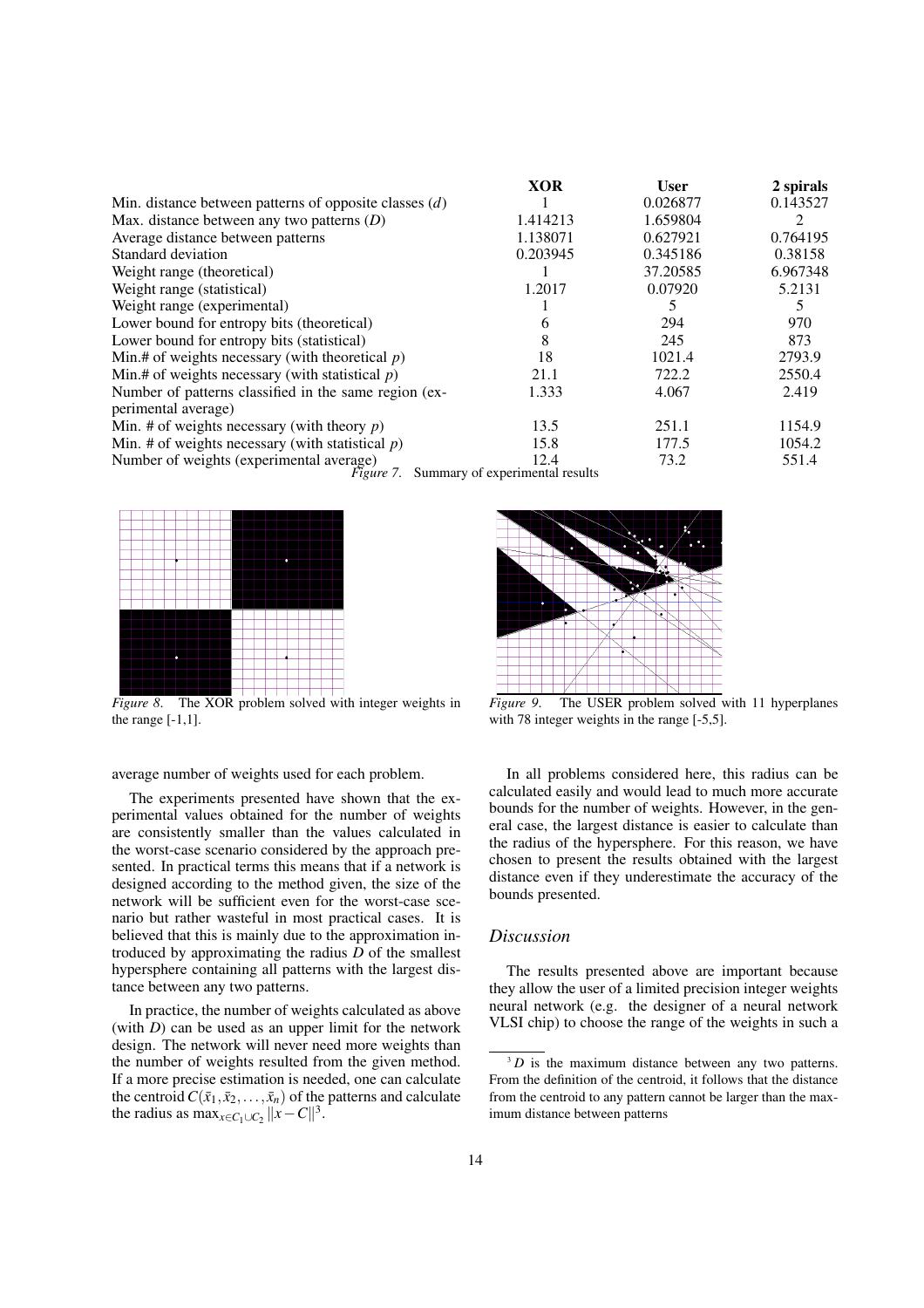

*Figure 10*. The 2 spiral problem solved with 272 integer weights in the range [-5,5].



*Figure 11*. The number of hyperplanes and weights for the XOR problem (30 trials)

way that a solution is guaranteed to exist for the given category of problems.

One important problem that this paper does *not* address is how the solution weight state is found i.e. how the neural network is trained. Our results simply guarantee that for a given set of classification problems there exists a solution with weights within a certain range which can be calculated from the problem itself. Therefore, this paper does not present an alternative to any of the



*Figure 12*. The number of hyperplanes and weights for the USER data set (30 trials)



*Figure 13*. The number of hyperplanes and weights for the 2 spiral problem (30 trials)

reduced precision training algorithms mentioned above. Instead, the results presented here are to be used in conjunction with such techniques, either to initialize them with the desired weight range or to monitor their performance with respect to the precision reduction process.

Another issue is the choice of the minimum distance between classes as a measure for the difficulty of the classification problem. Clearly, this measure is not able to capture all aspects that determine the difficulty of such a problem. For instance, a linearly separable problem with a very small minimum distance between patterns of opposite classes can be solved with a single hyperplane and a single layer whereas a non-linearly separable problem with a large minimum distance between classes will need several hyperplanes and at least two layers. Since it is generally accepted that a linearly inseparable problem is 'more difficult' than a linearly separable one, it appears that our measure is not very useful since in the case above it will suggest exactly the contrary. The apparent contradiction is caused by the fact that one tends to ignore the precision issue. Thus, in the example above we tend to take for granted the availability of that unique hyperplane that solves our linearly separable problem. In fact, if the weight values are integers in a very small interval, that hyperplane might not be available and no algorithm will be able to find a solution weight state. This argument reveals the fact that the two aspects, linear separability and weight range (which can be related to precision) are orthogonal. In other words, both need to be taken into consideration when assessing the abilities of a network to solve a given problem. The linear separability property of the problem is closely related to the *architecture* of the network whereas the minimum distance between patterns of different classes is related to the *weight range/precision*. Using an appropriate weight range only guarantees the existence of the solution if the architecture is appropriate. In the same way, an appropriate architecture guarantees the existence of the solution only if the weight precision is sufficient.

Another interesting aspect is how the approach pre-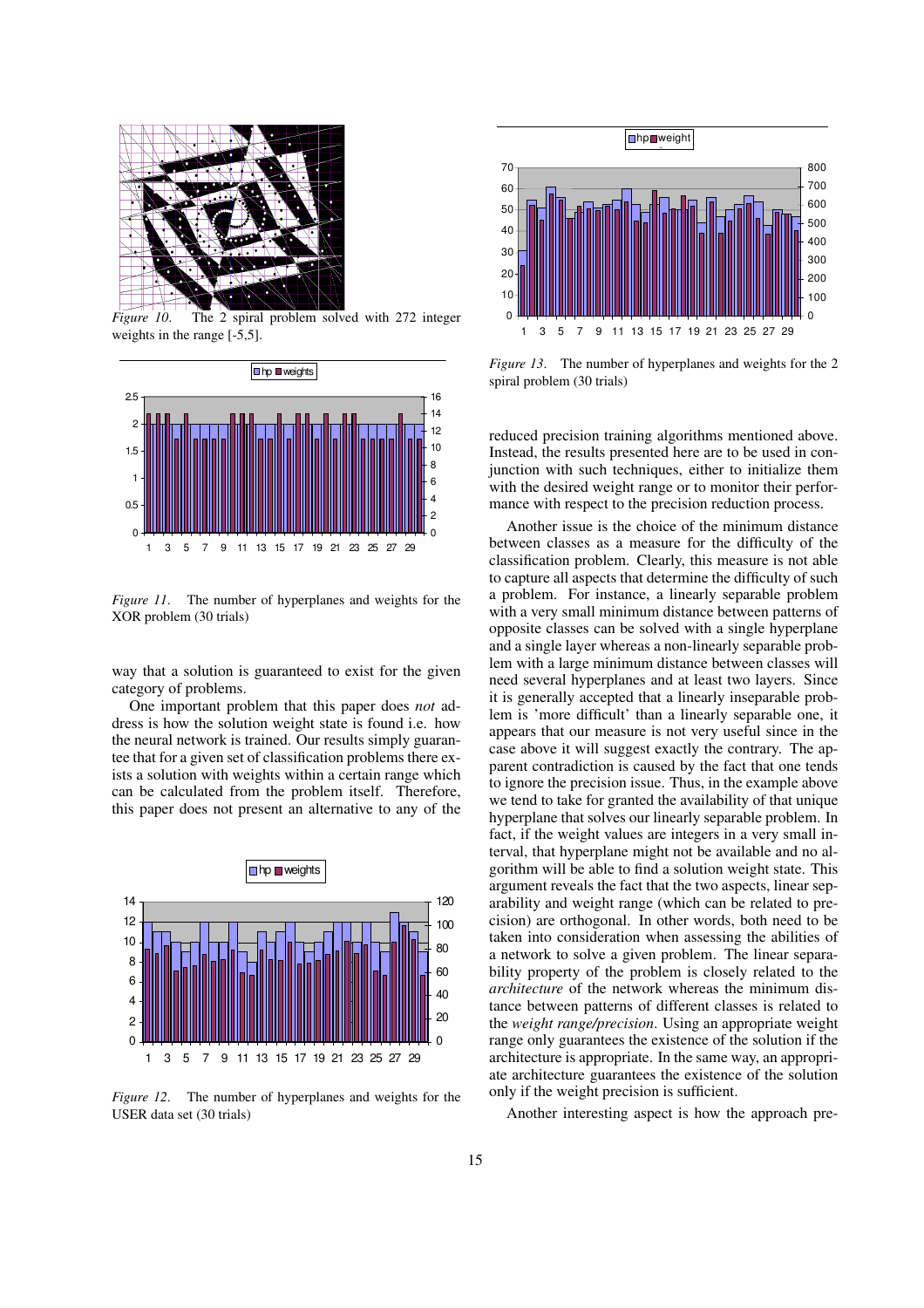sented above relates to other approaches trying to characterize the capabilities of a network. Probably the most interesting such approach is the one using the Vapnik-Chervonenkis (VC) dimension (Vapnik & Chervonenkis, 1971). Important results in this direction have been obtained by Vapnik (Vapnik, 1992, 1998), Baum (Baum & Haussler, 1989), Haussler (Haussler, Kearns, & Schapire, 1994), Koiran and Sontag (Koiran & Sontag, 1996), etc. There are several important observations that need to be made here. First of all, the VC-complexity approach relies on choosing a network architecture and then estimating what that architecture can do. Indeed, the VC-dimension is defined as the maximum number of patterns that can be learned by a given architecture for all possible labelings. Our approach is different in principle inasmuch it characterizes the problem as related to the weight range while completely disregarding the architecture by assuming an appropriate architecture can be found. Again, the two approaches are complementary: the VC-complexity can be used to design an appropriate architecture while our approach can be used to calculate a sufficient weight range.

The connection between the VC-dimension and our approach is beautifully made by a series of recent papers by Suyari and Matsuba (Suyari & Matsuba, 1999b, 1999a). In these papers, the authors calculate the storage capacity of a neural network using both the VCdimension approach and the minimum distance between patterns. The validity of the minimum distance between patterns as a means to characterize the problem is confirmed by the good agreement between the capacity calculated using the classical replica method (Gutfreund & Stein, 1990; Mertens & Engel, 1997) and the capacity calculated using the minimum distance between pat $terns<sup>4</sup>$ .

Finally, one can suggest an approach in which all weights have limited precision but the set of nodes is divided into nodes carrying high-order information (coarse resolution) and nodes carrying low-order information (fine resolution). The question is whether such nodes can be combined to provide better capabilities for the network. We will point out that such a division of labor may in principle be implemented. However, this would require knowing when to stop positioning the coarse resolution hyperplanes and move to the fine resolution level. At this time, there are no known approaches able to address this problem. Furthermore, such decision has to be taken for each individual hyperplane and the ensemble of decisions will depend on the problem. At this time, there seems to be no simple solution for achieving this in a systematic way. This approach will be at the center of future research.

A different way of circumventing the limitations of limited precision is to use several layers of non-linear neurons. By using a sigmoid or such, the clear-cut border between regions given by a sharp non-linearity becomes a ridge whose width depends on the slope of the sigmoid. By combining several layers of such neurons, the ridges given by individual neurons can combine to create a complicated landscape which can, in principle, overcome the limitations of the reduced weight resolution. Two observations can be made here. Firstly, the results of this paper give only a worst-case bound. There will be cases in which subtle interactions between nonlinearities will provide solutions better than the worstcase solution. Secondly, such complicated interactions may be very difficult to find in the search associated to the training process. If only certain very specific combinations of parameters give the desired effect, it is likely that such solutions will correspond to points of the error surface that are surrounded by plateaus or local minima.

VLSI manufacturers tends to prefer architectures that: i) use consistent elements fabricated with uniform technology and have the same precision over the whole chip; ii) offer some guarantees for the worst case even if they do not find the best possible solutions in particular cases and iii) use the same training algorithm for all units and all data points. The results given here can be useful in this context even if better solutions can be obtained for specific problems using more sophisticated algorithms.

## Conclusions

This paper is centered around the neural networks capabilities related to the range of values available for the weights. It is suggested that the capabilities of feedforward neural networks become more limited as restrictions are imposed on their weights. At one extreme, one has neural networks using real weights. Such neural networks have been shown to be very powerful from an approximation/classification point of view. At the other extreme, one can place neural networks using weights taking only integer values in a limited interval. The motivation of our interest in such networks is the cost of the implementation. In general, the higher the precision necessary in a neural network implementation, the higher the cost of the implementation. If the capabilities of networks using exclusively integer values in a limited range can be related to a measure of the difficulty of the problems they need to solve, such networks can open the road for very cost efficient implementations and new circuit designs.

This paper presents some results regarding the capabilities of such networks in classification problems. These results relate the difficulty of a classification problem (as characterized by the minimum distance between patterns of opposite classes) to the weight range in a worst-case situation. Thus, for any given classification problem, these results allow the computation of a weight range that guarantees the existence of a solution. This allows the designer of a neural network circuit to tailor the

<sup>4</sup> Note that since the VC-approach considers all possible ways of labeling the patterns, our distance *d* between the closest patterns of opposite classes simply becomes the closest distance between any patterns.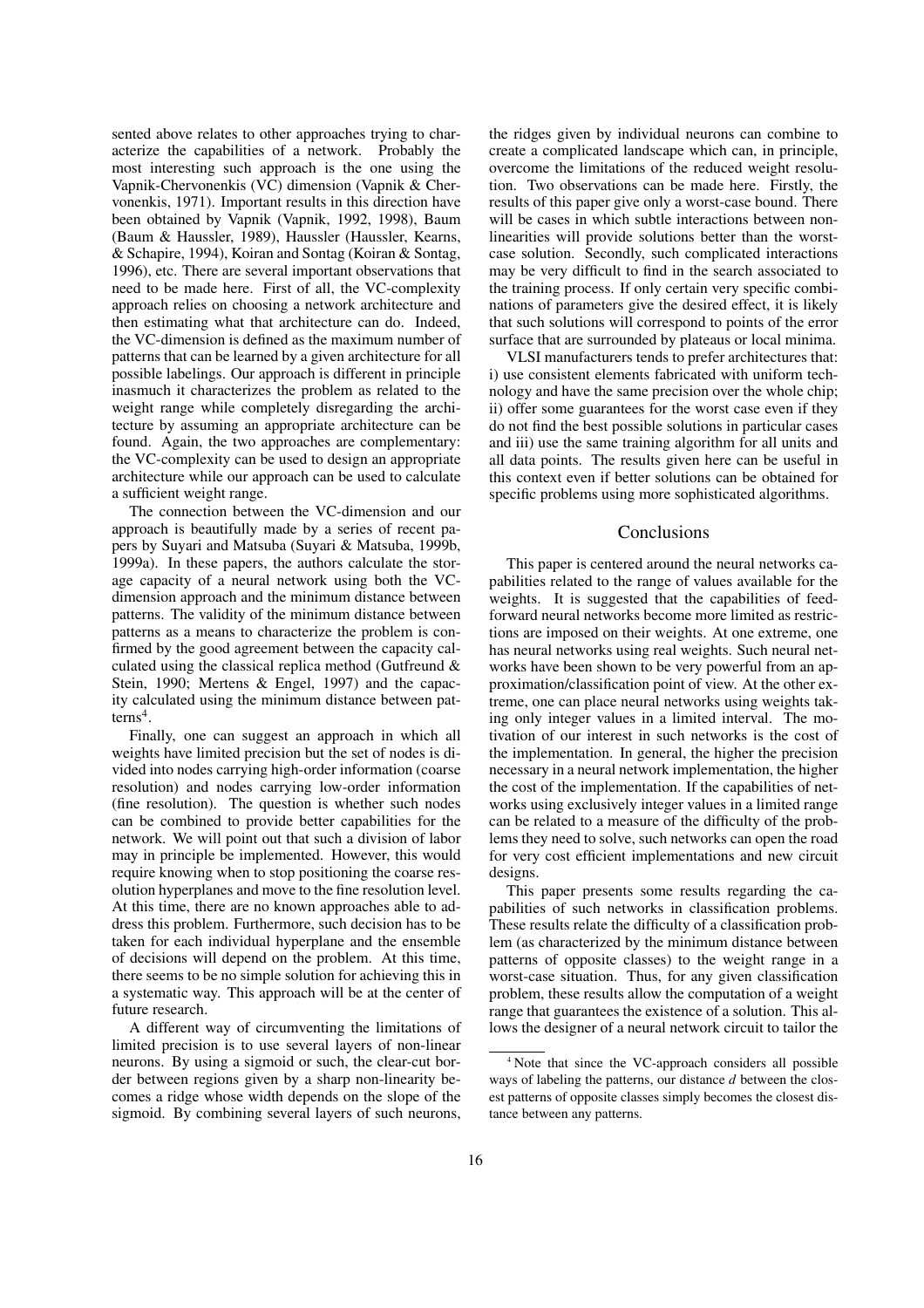weight range to the difficulty of the problem by choosing the minimum range for which a solution is still guaranteed to exist.

The approach presented here does not deal with the training i.e. the problem of how to find a set of weights for a given problem. In other words, our analysis is not a substitute for any of the quantization methods or training algorithms able to work with limited precision. Instead, the results presented here are to be used in conjunction with such algorithms to offer some degree of control as to how far such precision reduction procedures should be asked to go.

The paper also discusses the relationship between the weight range and the architecture of the network. It is suggested that the weight range and the architecture are two independent issues. The architecture of the network is related to certain properties of the classification problems such as linear separability whereas the precision/range of the weights is related to other properties such as the minimum distance between patterns. Both types of issues need to be taken into consideration when assessing the solvability of a particular problem by a given network.

A similar relationship exists between the approach used in this paper to assess the capabilities of a neural network and its capability as described by the VC capacity. It is being suggested that the capability of solving a given classification problem and the optimal storage capacity calculated using the VC approach are two independent issues. The VC-dimension and the optimal storage capacity are closely related to architectural issues whereas the classification abilities investigated in this paper are closely related to weight precision issues. Thus, the approach presented here does not aim to be an alternative approach to the VC-dimension analysis but rather a complementary point of view able to introduce in the equation the precision and the range of the weights which are currently missing from the VC approach.

The paper also presented a method for calculating a worst-case estimate for the size of a VLSI-friendly network for a given classification problem in the context of using limited precision integer weights. Several experiments involving two benchmarks and a real-world problem have been presented. The experiments showed that the theoretical results based on a worst-case scenario yielded unnecessary large lower bounds for the necessary weight range. Modifications based on statistical considerations have been suggested and tested. The experiments performed showed that these modifications yield good approximations for the weight range. However, the estimations obtained for the number of necessary weights are still rather pessimistic and may lead to an oversized network.

The worst-case values calculated are valuable as an upper limit for the number of weights to be used. Thus, the approach guarantees that a network having the appropriate number of weights will be able to solve any classification problem with integer weights in the given range.

### References

- Akers, L. A., Walker, M. R., Ferry, D. K., & Grondin, R. O. (1988). Limitied interconnectivity in synthetic neural systems. In R. Eckmiller & C. von der Malsburg (Eds.), *Neural computers* (pp. 407–416). Berlin: Springer-Verlag.
- Albrecht, A. (1992). *On bounded-depth threshold circuits for pattern functions* (GOSLER Report No. 15/92). Technische Hochschule Leipzig, FB Mathematik & Informatik.
- Albrecht, A. (1995). On lower bounds for the depth of threshold circuits with weights from {-1,0,+1}. *Lecture Notes in Computer Science*, *961*, 404–416.
- Alon, N., & Bruck, J. (1994). Explicit constructions of depth-2 majority circuits for comparison and addition. *SIAM Journal on Discrete Mathematics*, *7*(1), 1–8.
- Alspector, J., Gupta, B., & Allen, R. B. (1989). Performance of a stochastic learning microchip. In *Advances in Neural Information Processing Systems* (Vol. 1, pp. 748–760). San Mateo, CA: Morgan Kaufman.
- Baffes, P. T., & Zelle, J. M. (1992). Growing layers of perceptrons: introducing the extentron algorithm. In *International Joint Conference on Neural Networks* (Vol. 2, pp. 392–397). Baltimore.
- Baker, T., & Hammerstrom, D. (1988). *Modifications to artificial neural network models for digital hardware implementations* (Tech. Rep. No. CS/E 88-035). Dept. Comp. Sci. and Eng., Oregon Graduate Center.
- Baum, E. B., & Haussler, D. (1989). What size net gives good generalization? *Neural Computation*, *1*, 151–160.
- Beigel, R., & Tarui, J. (1991). On ACC. In IEEE (Ed.), *Proceedings of the 32nd annual symposium on foundations of computer science* (pp. 783–792). San Juan, Porto Rico: IEEE Computer Society Press.
- Beiu, V. (1994). *Neural networks using threshold gates: A complexity analysis of their area and time efficient VLSI implementation.* PhD Thesis, Katholieke Universiteit Leuven, Kardinaal Mercierlaan 94, B-3001 Heverlee, Belgium.
- Beiu, V. (1996a). Digital integrated circuits implementations. In E. Fiesler & R. Beale (Eds.), *Handbook of neural computation.* Oxford University Press and the Inst. of Physics Publ.
- Beiu, V. (1996b). Entropy bounds for classification algorithms. *Neural Network World*, *6*(4), 497–505.
- Beiu, V. (1997). Constant fan-in digital neural networks are VLSI-optimal. In S. Ellacott, J. Mason, & I. Anderson (Eds.), *Mathematics of neural networks: Models, algorithms and applications* (pp. 89–94). Boston: Kluwer Academic.
- Beiu, V. (1998). On the circuit and VLSI complexity of threshold gate comparison. *Neurocomputing*, *19*(1–3), 77–98.
- Beiu, V. (2000a). High-speed noise robust threshold gates. In *Proc. of Intl. Semicond. Conf. CAS'2000* (pp. 79–82). IEEE CS Press.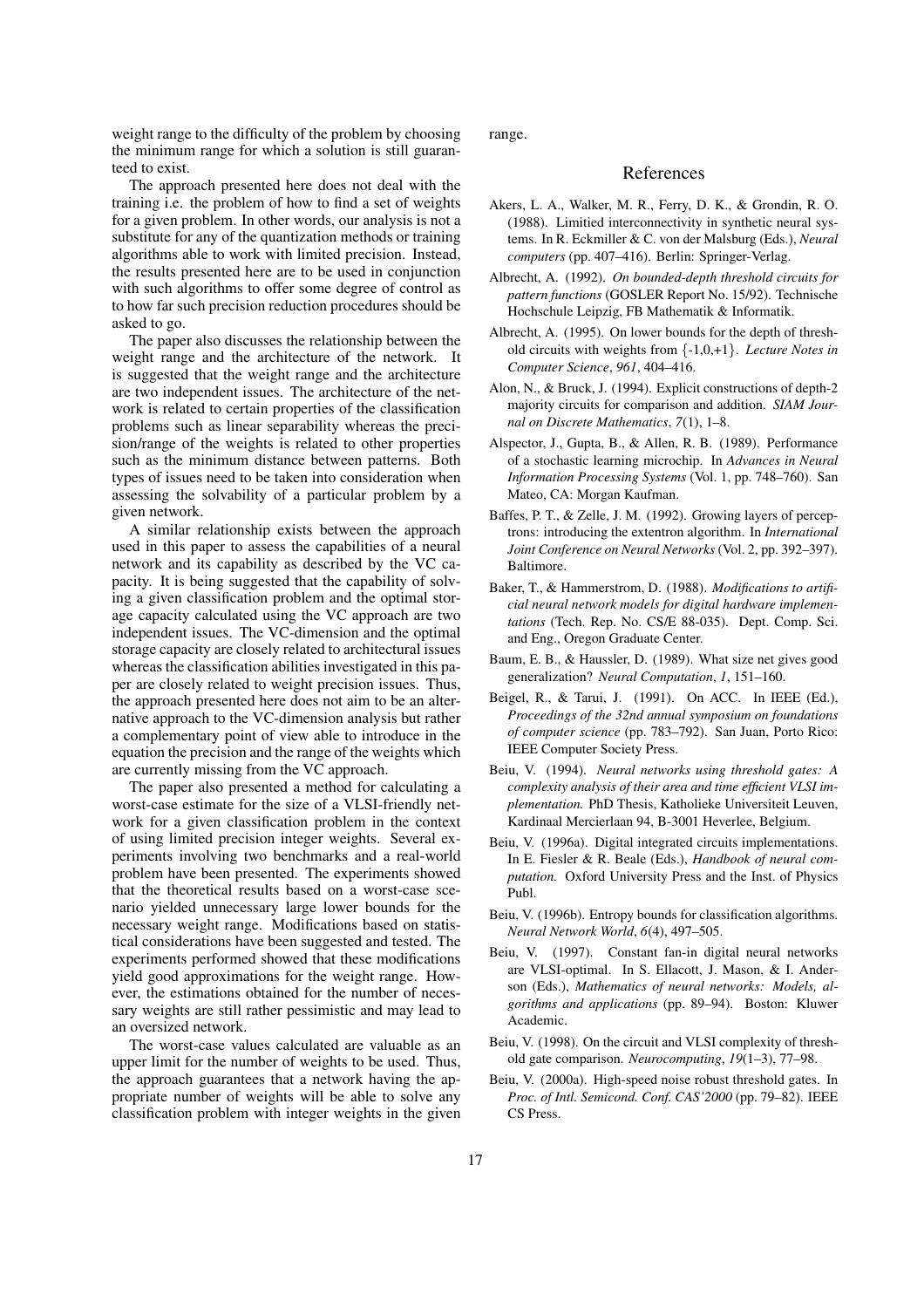- Beiu, V. (2000b). Ultra-fast noise immune CMOS threshold gates. In *Proc. of the Midwest Symposium on Circuits and Systems MWSCAS'2000* (pp. 1310–1313). IEEE Press.
- Beiu, V. (2001a). *Adder and multiplier circuits employing logic gates having discrete, weighted inputs and methods of performing combinatorial operations therewith.* US Patent US6205458. (http://www.delphion.com/details?pn=US06205458...)
- Beiu, V. (2001b). *Logic gate having reduced power dissipation and method of operation thereof.* US Patent US6259275. (http://www.delphion.com/details?pn=US06259275...)
- Beiu, V. (2001c). On higher order noise immune perceptrons. In *Proc. of Int. Joint Conf. on Neural Networks IJCNN'2001* (pp. 246–251). IEEE Press.
- Beiu, V. (2001d). On VLSI-optimal neural computations. In *Proc. of 13-th International Conference on Control Systems and Computer Science* (p. 158-169). "Politehnica" University Press.
- Beiu, V., & Draghici, S. (1997). Limited weights neural networks: Very tight entropy based bounds. In D. W. Pearson (Ed.), *Proc. of the Second International ICSC Symposium on Soft Computing SOCO'97* (pp. 111–118). Nimes, France: Academic Press (ISBN 3-906454-06-1).
- Beiu, V., Draghici, S., & Makaruk, H. E. (1997). On limited fan-in optimal neural networks. In *Proc. Brazilian Symp. on Neural Networks IV SBRN* (pp. 19–30).
- Beiu, V., Draghici, S., & Pauw, T. D. (1999). A constructive approach to calculating lower bounds. *Neural Processing Letters*, *9*(1), 1–12.
- Beiu, V., & Makaruk, H. (1998). Deeper sparser nets can be optimal. *Neural Processing Letters*, *8*(13), 201–210.
- Beiu, V., Peperstraete, J., Vandewalle, J., & Lauwereins, R. (1994). On the circuit complexity of feedforward neural networks. In M. Marinaro & P. G. Morasso (Eds.), *Artificial Neural Networks 4 - Proc. of ICANN'94, Sorrento, Italy* (pp. 521–524). Springer-Verlag.
- Beiu, V., Peperstraete, J. A., & Lauwereins, R. (1992). Simpler neural networks by fan-in reduction. In *Proc. of IJCNN'92 (Beijing, China)* (pp. 204–209). IEEE Press and PHEI Press.
- Beiu, V., & Taylor, J. G. (1996). On the circuit complexity of sigmoid feedforward neural networks. *Neural Networks*, *9*(7), 1155–1171.
- Bruck, J. (1990). Harmonic analysis of polynomial threshold functions. *SIAM Journal on Discrete Mathematics*, *3*(2), 168–177.
- Bruck, J., & Goodman, J. W. (1990). On the power of neural networks for solving hard problems. *Journal of Complexity*, *6*(2), 129–135.
- Bruck, J., & Smolensky, R. (1992). Polynomial threshold functions, *AC* 0 functions, and spectral norms. *SIAM Journal on Computing*, *21*(1), 33–42.
- Cauwenberghs, G. (1993). A fast stochastic error-descent algorithm for supervised learning and optimisation. In S. J. Hanson, J. D. Cowan, & C. L. Giles (Eds.), *Advances in Neural Information Processing Systems* (Vol. 5, pp. 244– 251). Morgan Kaufmann Publisher.
- Cauwenberghs, G. (1998). Neuromorphic learning VLSI systems: A survey. In T. S. Lande (Ed.), *Neuromorphic systems engineering* (pp. 381–408). Kluwer Academic Publishers.
- Chandra, A. K., Stockmeyer, L., & Vishkin, U. (1984). Constant depth reducibility. *SIAM Journal on Computing*, *13*(2), 423–439.
- Coggins, R., & Jabri, M. (1994). Wattle: A trainable gain analogue VLSI neural network. In *Advances in Neural Information Processing Systems NIPS'93* (Vol. 6, pp. 874–881). Morgan Kaufman.
- Cybenko, G. (1989). Approximation by superpositions of a sigmoidal function. *Mathematics of Control, Signals and Systems*, *2*, 303–314.
- Dertouzos, M. L. (1965). *Threshold logic: A synthesis approach.* Cambridge, MA: MIT Press.
- Draghici, S. (2000a). Neural networks in analog hardware design and implementation issues. *International Journal of Neural Systems*, *10*(1), 1–25.
- Draghici, S. (2000b). The Constraint Based Decomposition (CBD). *Neural Networks*, *14*(4–5), 527–550.
- Draghici, S., Beiu, V., & Sethi, I. (1997). A VLSI optimal constructive algorithm for classification problems. In *Smart engineering systems: Neural networks, fuzzy logic, data mining and evolutionary programming* (p. 141-151). ASME Press.
- Draghici, S., & Sethi, I. K. (1997). Adapting theoretical constructive algorithms to hardware implementations for classification problems. In *Proceedings of the International Conference on Engineering Applications of Neural Networks EANN"97* (pp. 303–308). Systeemitekniikan Seurary.
- Dundar, G., & Rose, K. (1995). The effect of quantization on multilayer neural networks. *IEEE Transactions on Neural Networks*, *6*, 1446–1451.
- Duong, T. A., & Daud, T. (1999). Cascade error projection: A learning algorithm for hardware implementation. In J. Mira & J. V. S'anchez-Andre'es (Eds.), *Foundations and Tools for Neural Modeling, Lecture Notes in Computer Science* (pp. 450–457). Springer-Verlag.
- Duong, T. A., Eberhardt, S. P., Daud, T., & Thakoor, A. (1996). Learning in neural networks: VLSI implementation strategies. McGraw-Hill.
- Eberhardt, S., Duong, T., & Thakoor, A. (1989). Design of parallel hardware neural network systems from custom analog VLSI 'building block' chips. In *Proceedings of the International Joint Conference on Neural Networks* (Vol. 2, pp. 183–190).
- Fiesler, E., & Beale, R. (Eds.). (1996). *Handbook of neural computation.* Oxford University Press and the Inst. of Physics Publ.
- Fiesler, E., Choudry, A., & Caulfield, H. J. (1990). A weight discretization paradigm for optical neural networks. In *Proc. International Congress on Optical Sci. and Eng. ICOSE'90 SPIE, vol. 1281* (pp. 164–173). Bellingham, WA: SPIE.
- Fischler, M. A. (1962). *Investigations concerning the theory and synthesis of linearly separable switching functions.* PhD thesis, Stanford University, EE Dept.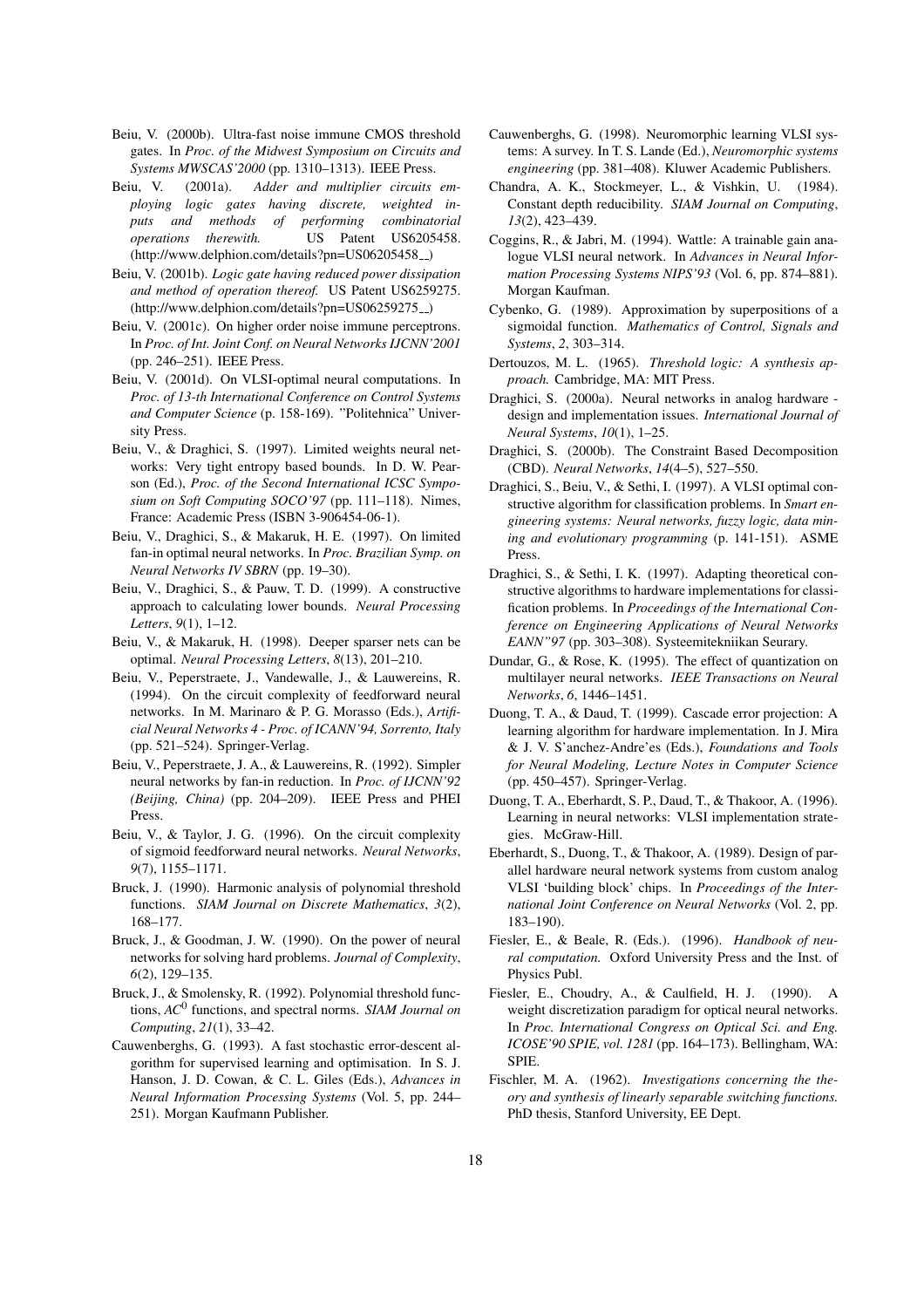- Flower, B., & Jabri, M. (1993). Summed weight neuron perturbation: an O(n) improvement over weight perturbation. In *Advancesin Neural Information Processing Systems*(Vol. 5, pp. 212–219). Morgan Kaufmann Publisher.
- Glessner, M., & Pöchmüller, W. (1994). An overview of neural *networks in VLSI.* London: Chapman and Hall.
- Goldmann, M., Håstad, J., & Razborov, A. A. (1992). Majority gates vs. general weighted threshold gates. *Computational Complexity*, *2*(4), 277–300.
- Goldmann, M., & Karpinski, M. (1993). Simulating threshold circuits by majority circuits. In *Proceedings of the Twenty-Fifth Annual ACM Symposium on the Theory of Computing* (pp. 551–560). San Diego, California.
- Graf, H. P., & Henderson, D. (1990). A reconfigurable CMOS neural network. In *Technical Digest of IEEE International Solid-State Circuits Conference* (p. 144-145).
- Graf, H. P., Jackel, L. D., Howard, R. E., & Straughn, B. (1986). VLSI implementation of a neural network memory with several hundreds of neurons. In J. S. Denker (Ed.), *Neural Networks for Computing, AIP Conference Proceedings* (Vol. 151, pp. 182–187). Snowbird, UT.
- Graf, H. P., Jackel, L. D., & Hubbard, W. E. (1988). VLSI implementation of a neural network model. *Computer*, 41– 49.
- Gutfreund, H., & Stein, Y. (1990). Capacity of neural networks with discrete synaptic couplings. *J. Phys. A*, *23*(12), 2613– 2630.
- Hajnal, A., Maass, W., Pudlák, P., Szegedy, M., & Turán, G. (1993). Threshold circuits of bounded depth. *Journal of Computer and System Sciences*, *46*(2), 129–154.
- Hammerstrom, D. (1988). The connectivity analysis of simple associations: How many connections do you need? In D. Z. Anderson (Ed.), *Neural Information Processing Systems, Proc of NIPS'87* (pp. 338–347). NY: American Institute of Physics.
- Hand, D. J. (1981). *Discrimination and classification.* John Wiley.
- Håstad, J. (1986). Almost optimal lower bounds for small depth circuits. In *Proceedings of the Eighteenth Annual ACM Symposium on Theory of Computing* (pp. 6–20). Berkeley, California.
- Håstad, J., & Goldmann, M.  $(1991)$ . On the power of smalldepth threshold circuits. *Computational Complexity*, *1*(2), 113–129.
- Håstad, J., Wegener, I., Wurm, N., & Yi, S.-Z. (1994). Optimal depth, very small size circuits for symmetric functions in *AC* 0 . *Information and Computation*, *108*(2), 200–211.
- Haussler, D., Kearns, M., & Schapire, R. (1994). Bounds on the sample complexity of bayesian learning using information theory and the VC dimension. *Machine Learning*, *14*, 83–113.
- Hecht-Nielsen, R. (1987). Kolmogorov's mapping neural network existence theorem. In *Proceedings of IEEE International Conference on Neural Networks* (pp. 11–13). IEEE Press.
- Hirai, Y. (1993). Hardware implementation of neural networks in Japan. *Neurocomputing*, *5*(3), 3–16.
- Höhfeld, M., & Fahlman, S. E. (1992). Learning with limited numerical precision using the Cascade-Correlation algorithm. *IEEE Transactions on Neural Networks*, *3*(4), 602–611.
- Hofmeister, T., Hohberg, W., & Köhling, S. (1991). Some notes on threshold circuits, and multiplication in depth 4. In L. Budach (Ed.), *Proceedings of Fundamentals of Computation Theory (FCT '91)* (Vol. 529, pp. 230–239). Berlin, Germany: Springer.
- Holler, M. (1991). VLSI implementations of learning and memory systems. In *Advances in Neural Information Processing Systems* (Vol. 3, p. 993-1000). San Mateo, CA: Morgan Kaufman.
- Holler, M., Tam, S., Castro, H., & Benson, R. (1989). An electrically trainable artificial neural network (ETANN) with 10240 floating gate synapses. In *Proc. of IEEE/INNS Int. Joint Conf. on Neural Networks* (Vol. 2, pp. 191–196).
- Hollis, P., Harper, J., & Paulos, J. (1990). The effects of precision constraints in a backpropagation learning network. *Neural Computation*, *2*(3), 363–373.
- Hollis, P., & Paulos, J. (1994). A neural network learning algorithm tailored for VLSI implementation. *IEEE Transactions on Neural Networks*, *5*(5), 784–791.
- Hollis, P., & Paulos, J. J. (1990). Artificial neural networks using MOS analog multiplier. *IEEE Journal of Solid State Circuits*, *25*, 849–855.
- Hong, J. (1987). *On connectionist models* (Tech. Rep. No. 87-012). Dept. of Comp. Sci., Univ. of Chicago.
- Horne, B., & Hush, D. (1994). On the node complexity of neural networks. *Neural Networks*, *7*(9), 1413–1426.
- Hornik, K. (1991). Approximation capabilities of multilayer feedforward networks. *Neural Networks*, *4*(2), 251–257.
- Hornik, K., Stinchcombe, M., & White, H. (1989). Multilayered feedforward networks are universal approximators. *Neural Networks*, *2*(5), 359–366.
- Hornik, K., Stinchcombe, M., & White, H. (1990). Universal approximation of an unknown mapping and its derivatives using multilayer feedforward networks. *Neural Networks*, *3*(5), 551–560.
- Hu, S. (1965). *Threshold logic.* Berkeley and Los Angeles: University of California Press.
- Impagliazzo, R., Paturi, R., & Saks, M. (1993). Size-depth tradeoffs for threshold circuits. In *Proc. of the 25th ACM Symposium on Theory of Computing* (pp. 541–550).
- Jabri, M. A., Coggins, R. J., & Flower, B. (1996). *Adaptive analog VLSI neural systems.* London, UK: Chapman and Hall.
- Jabri, M. A., & Flower, B. (1992). Weight perturbation: An optimal architecture and learning technique for analog VLSI feedforward and recurrent multilayer networks. *IEEE Transactions on Neural Networks*, *3*(1), 154–157.
- Koiran, P., & Sontag, E. D. (1996). Neural networks with quadratic VC dimension. In *Advances in Neural Information Processing (NIPS) 8* (p. 197-203). Cambridge, MA: MIT Press.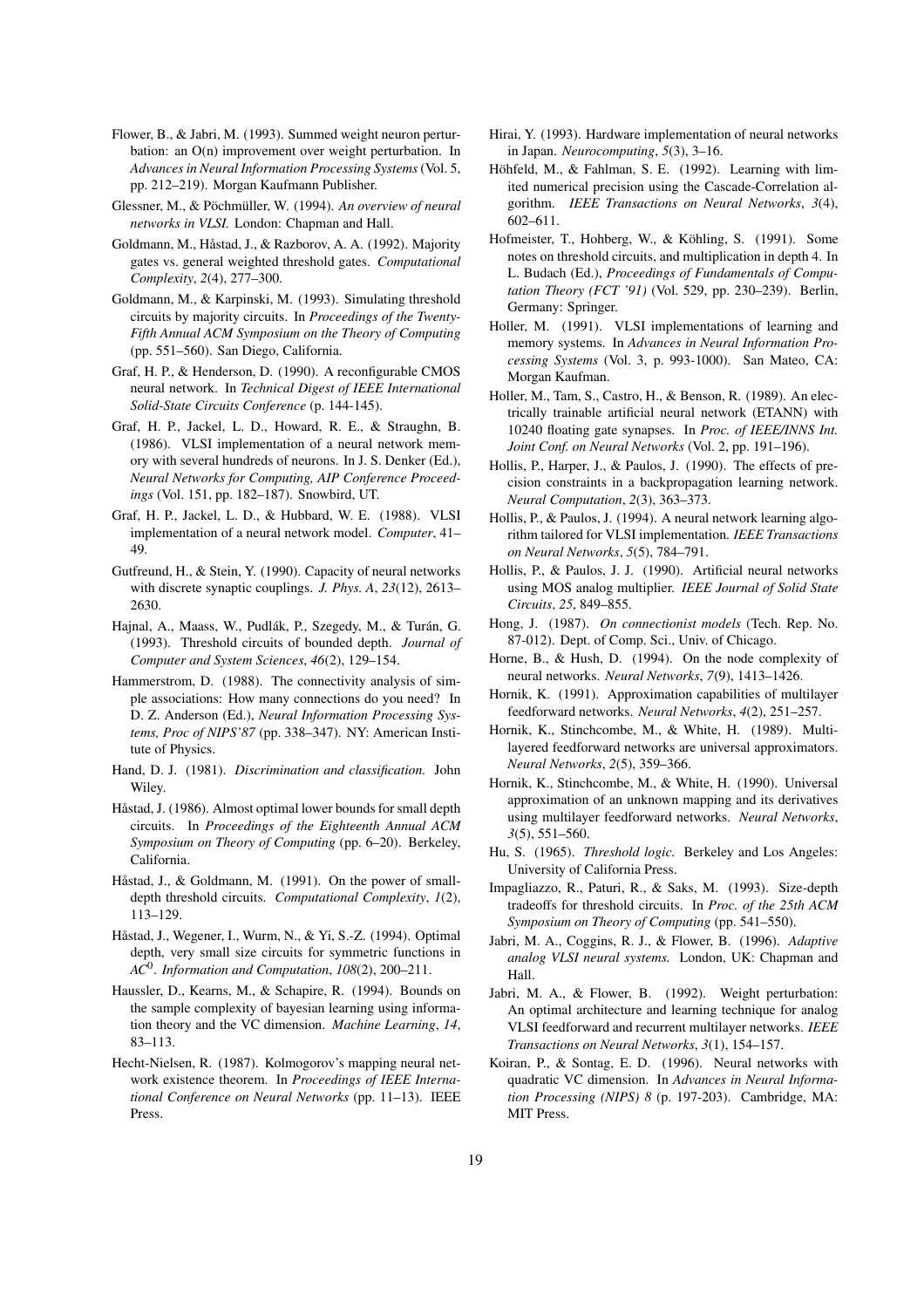- Kolmogorov, A. N. (1957). On the representation of continuous functions of many variables by superpositions of continuous functions of one variable and addition. *Dokl. Akad. Nauk.*, *114*, 953–956.
- König, A. (1995). Survey and current status of neural network hardware. In F. Fogelman-Soulie & P. Gallinari (Eds.), *Proc. of the International Conference on Artificial Neural Networks* (pp. 391–410).
- Kwan, H., & Tang, C. Z. (1992). Designing multilayer feedforward neural networks using simplified activation functions and one-power-of-two weights. *Electronics Letters*, *28*(25), 2343–2344.
- Kwan, H., & Tang, C. Z. (1993). Multiplierless multilayer feedforward neural networks design suitable for continuous input-output mapping. *Electronics Letters*, *29*(14), 1259– 1260.
- Lande, T. S. (1997). Special issue on neuromorphic engineering. *Int. J. Analog Int. Circ. Signal Proc.*
- Lande, T. S. (Ed.). (1998). *Neuromorphic systems engineering.* Kluwer Academic Publishers.
- Lundin, T., Fiesler, E., & Moerland, P. (1996). Connectionist quantization functions. In *SIPAR Workshop '96 Proceedings* (pp. 33–36).
- Marchesi, M., Orlandi, G., Piazza, F., Pollonara, L., & Uncini, A. (1990). Multilayer perceptrons with discrete weights. In *Proceedings of International Joint Conference on Neural Networks* (Vol. 2, pp. 623–630).
- Marchesi, M., Orlandi, G., Piazza, F., & Uncini, A. (1993). Fast neural networks without multipliers. *IEEE Transactions on Neural Networks*, *4*(1), 53–62.
- Mayoraz, E. (1991). On the power of networks of majority functions. In A. Prieto (Ed.), *Proceedings of Artificial Neural Networks (IWANN '91)* (Vol. 540, pp. 78–85). Berlin, Germany: Springer.
- Mead, C. A. (1989). *Analog VLSI and neural systems.* Addison-Wesley.
- Meir, R., & Fontanari, J. F. (1993). On the precision constraints of threshold elements. *Network*, *4*, 381–391.
- Mertens, S., & Engel, A. (1997). Vapnik-Chervonenkis dimension of neural networks with binary weights. *Physics Reviews E*, *55*, 4478–4488.
- Minnick, R. C. (1961). Linear input logic. *IRE Transactions on Electronic Computers*, *EC-10*, 6-16.
- Moerland, P., & Fiesler, E. (1997). Neural network adaptations to hardware implementations. Bristol, UK and New York, USA: Oxford University Press and Institute of Physics.
- Moerland, P., Fiesler, E., & Saxena, I. (1998). Discrete allpositive multilayer perceptrons for optical implementation. *Optical Engineering*, *37*(4), 1305–1315.
- Morgan, N. (Ed.). (1990). *Artificial neural networks: Electronic implementations.* Los Alamitos, CA: IEEE Computer Society Press.
- Muroga, S. (1962). Generation of self-dual threshold functions and lower bound of the number of threshold functions and a maximum weight. *Switching Circuit Theory and Logical Design*, *S135*, 170–184.
- Muroga, S. (1965). Lower bounds on the number of threshold functions and a maximum weight. *IEEE Transactions on Electronic Computers*, *EC-14*(2), 136–148.
- Muroga, S. (1971). *Threshold logic and its applications.* New York: Wiley-Interscience.
- Nakayama, K., Inomata, S., & Takeuchi, Y. (1990). A digital multilayer neural network with limited binary expressions. In *Proc. of Intl. Joint Conference on Neural Networks IJCNN'90, vol. 2* (pp. 587–592).
- Parberry, I. (1994). *Circuit complexity and neural networks.* Cambridge, MA: MIT Press.
- Parberry, I., & Schnitger, G. (1988). Parallel computation with threshold functions. *Journal of Computer and System Sciences*, *36*(3), 278–302.
- Raghavan, P. (1988). Learning in threshold networks. In *Proceedings of the 1988 Workshop on Computational Learning Theory* (pp. 19–27). MIT: ACM Press.
- Razborov, A. A. (1992). On small depth threshold circuits (invited). In O. Nurmi & E. Ukkonen (Eds.), *Proceedings of Algorithm Theory (SWAT '92)* (Vol. 621, pp. 42–52). Berlin, Germany: Springer.
- Redkin, N. P. (1970). Synthesis of threshold circuits for certain classes of boolean functions. *Kibernetika*, *5*, 6-9.
- Reyneri, L. M., & Filippi, E. (1991). An analysis on the performance of silicon implementations of backpropagation algorithms for artificial neural networks. *IEEE Comput.*, *40*(12), 1380–1389.
- Sánchez-Sinencio, E., & Lau, C. (Eds.). (1992). *Artificial neural networks: Electronic implementations.* IEEE Computer Society Press.
- Sánchez-Sinencio, E., & Newcomb, R. (1992). Special issue on neural network hardware. *IEEE Transactions on Neural Networks*, *3*(3).
- Sheng, C. L. (1969). *Threshold logic.* New York: Academic Press.
- Siegelmann, H. T. (1995). Computation beyond the Turing limit. *Science*, *238*(28), 632–637.
- Simard, P. Y., & Graf, H. P. (1994). Backpropagation without multiplications. In J. D. Cowan, G. Tesauro, & J. Alspector (Eds.), *Advances in Neural Information Processing Systems* (pp. 232–239). San Mateo, CA: Morgan Kaufmann.
- Siu, K.-Y. (1995). *Discrete neural computation.* Prentice Hall.
- Siu, K.-Y., & Bruck, J. (1990). Neural computation of arithmetic functions. *Proc. IEEE*, *78*(10), 1669–1675.
- Siu, K.-Y., & Bruck, J. (1991). On the power of threshold circuits with small weights. *SIAM Journal on Discrete Mathematics*, *4*(3), 423–435.
- Siu, K.-Y., & Roychowdhury, V. (1993). Optimal depth neural networks for multiplication and related problems. In S. J. Hanson, J. D. Cowan, & C. L. Giles (Eds.), *Advances in Neural Information Processing Systems* (Vol. 5, pp. 59–64). Morgan Kaufmann, San Mateo, CA.
- Siu, K.-Y., Roychowdhury, V., & Kailath, T. (1990). *Computing with almost optimal size threshold circuits* (Tech. Rep.). Information Systems Laboratory, Stanford University.